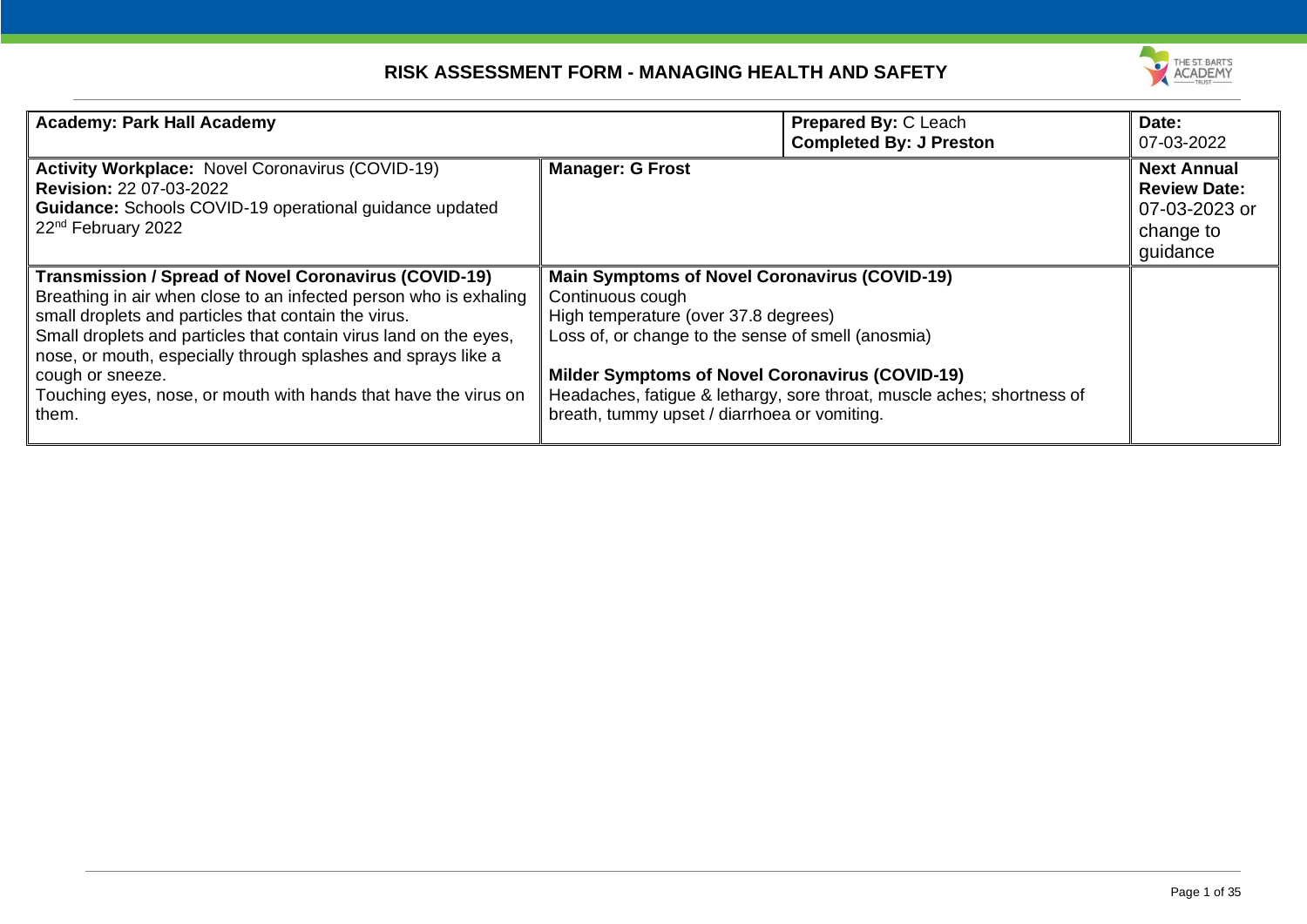

| <b>Hazard</b>                                                                                                              |                                                                                                                                                                                                   | <b>Initial risk</b> |             |                              |                                                                                                                                                                                                                                                                                                                                                                                                                                                                                                                                                                                                                                                                                                                                                                                                                                                                                                                                                     |                                      | <b>Action plan</b> |         |            | <b>Residual risk</b> |                      |  |
|----------------------------------------------------------------------------------------------------------------------------|---------------------------------------------------------------------------------------------------------------------------------------------------------------------------------------------------|---------------------|-------------|------------------------------|-----------------------------------------------------------------------------------------------------------------------------------------------------------------------------------------------------------------------------------------------------------------------------------------------------------------------------------------------------------------------------------------------------------------------------------------------------------------------------------------------------------------------------------------------------------------------------------------------------------------------------------------------------------------------------------------------------------------------------------------------------------------------------------------------------------------------------------------------------------------------------------------------------------------------------------------------------|--------------------------------------|--------------------|---------|------------|----------------------|----------------------|--|
| <b>Details of hazard</b>                                                                                                   | Who is affected and<br>how?                                                                                                                                                                       | Likelihood          | Consequence | <b>Risk</b><br>L/M/H         | What controls are already in place                                                                                                                                                                                                                                                                                                                                                                                                                                                                                                                                                                                                                                                                                                                                                                                                                                                                                                                  | <b>Further</b><br>action<br>required | <b>By</b><br>whom  | By when | Likelihood | Consequence          | <b>Risk</b><br>L/M/H |  |
| <b>Awareness and</b><br>understanding<br>Transmission /<br>Spread of Germs and<br><b>Novel Coronavirus</b><br>$(COVID-19)$ | <b>Staff</b><br><b>Pupils</b><br>Parents<br><b>Visitors</b><br>Contractors<br><b>Effects</b><br>Mild flu symptoms<br>Respiratory infection<br><b>Breathing difficulties</b><br>Asthma<br>Fatality | 3                   | 4           | $\overline{\mathbf{5}}$<br>Ĩ | 1. Staff and pupils who have COVID-<br>19 main symptoms are advised<br>through verbal and written<br>communication including signs that<br>they MUST not attend the school,<br>they are required to carry out a LFD<br>test and if positive follow PHE Stay at<br>Home guidance and arrange a PCR<br>test.<br>2. Parents, visitors and contractors<br>who have COVID-19 main symptoms<br>are advised through verbal and<br>written communication including<br>signs that they MUST not attend the<br>school, they are required to follow<br>PHE Stay at Home guidance and<br>arrange a PCR test.<br>3. Staff, pupils, parents, visitors and<br>contractors who have tested positive<br>within the last 10 days and have not<br>since gained 2 negative COVID-19<br>test results are advised through<br>verbal and written communication<br>including signs that they MUST not<br>attend the school, they are required<br>to follow PHE Stay at Home | No further<br>action<br>required.    |                    |         | 1          |                      |                      |  |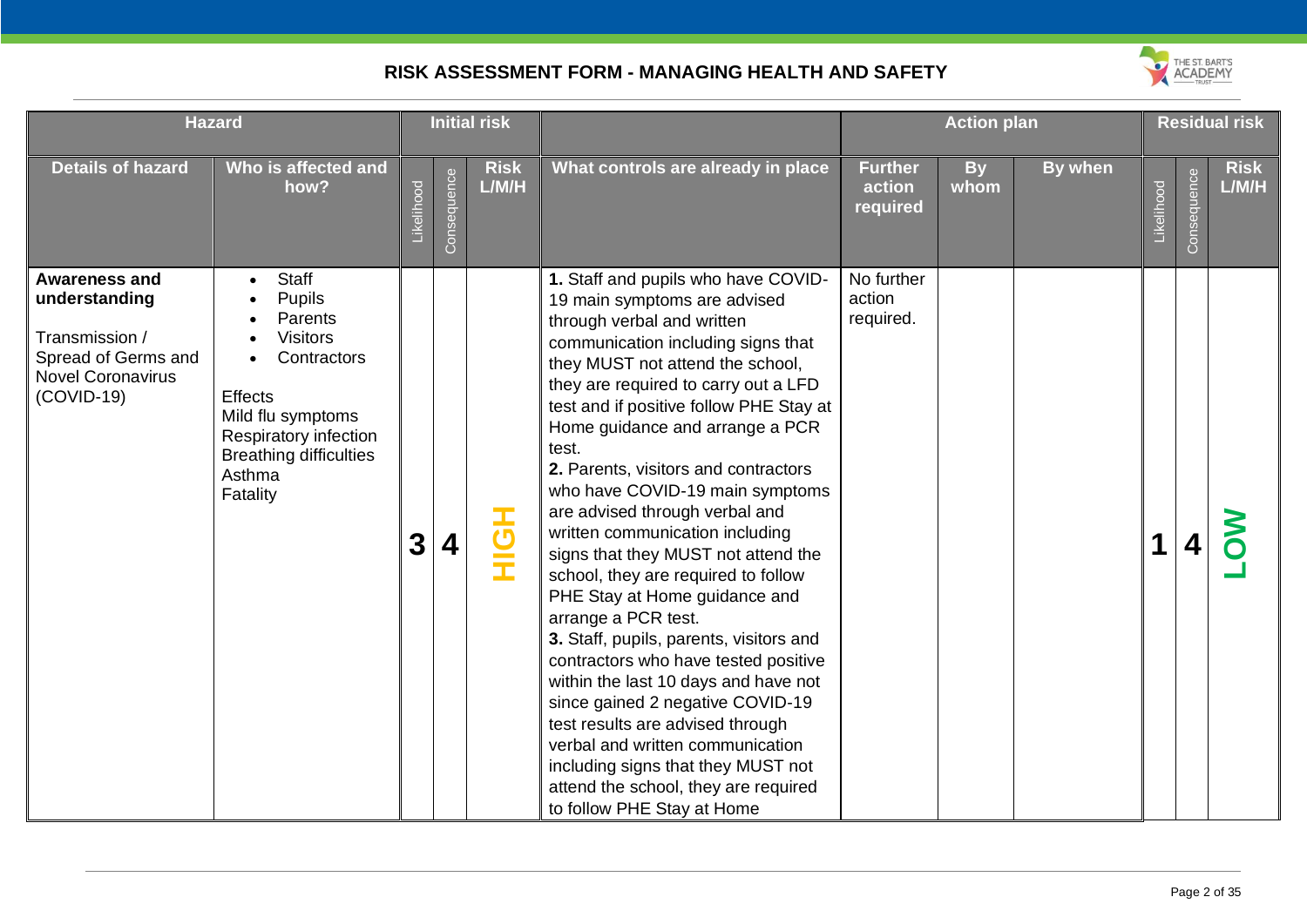

| guidance.                               |
|-----------------------------------------|
| 4. Regular briefings of GOV.UK          |
| Coronavirus (COVID-19) latest           |
| information give to all staff.          |
| 5. COVID-19 risk assessment and         |
| revisions communicated to staff.        |
| 6. Latest PHE Coronavirus (COVID-       |
| 19) posters displayed in staff          |
| areas/visitor areas, entrances,         |
| classrooms and toilets for              |
| vaccinations, hand hygiene,             |
| cleaning, ventilation, testing, stay at |
| home.                                   |
|                                         |
| 7. Pupils reminded regularly to tell a  |
| member of staff if they feel unwell.    |
| 8. e-Bug resources to teach pupils      |
| and parents about hygiene used.         |
| 9. Talks given to children about        |
| coronavirus (COVID-19) including        |
| hand and respiratory hygiene.           |
| 10. Pupils with SEND provided with      |
| specific help in preparation for        |
| changes.                                |
| 11. Parents, contractors and visitors   |
| informed of the measures in place to    |
| reduce transmission of the virus.       |
| 12. Behaviour policies with rules for   |
| hand and respiratory hygiene and        |
| consequences for poor behaviour         |
| communicated to staff, pupils and       |
| parents.                                |
|                                         |
| 13. Staff provided with guidance        |
| information to wear a face covering     |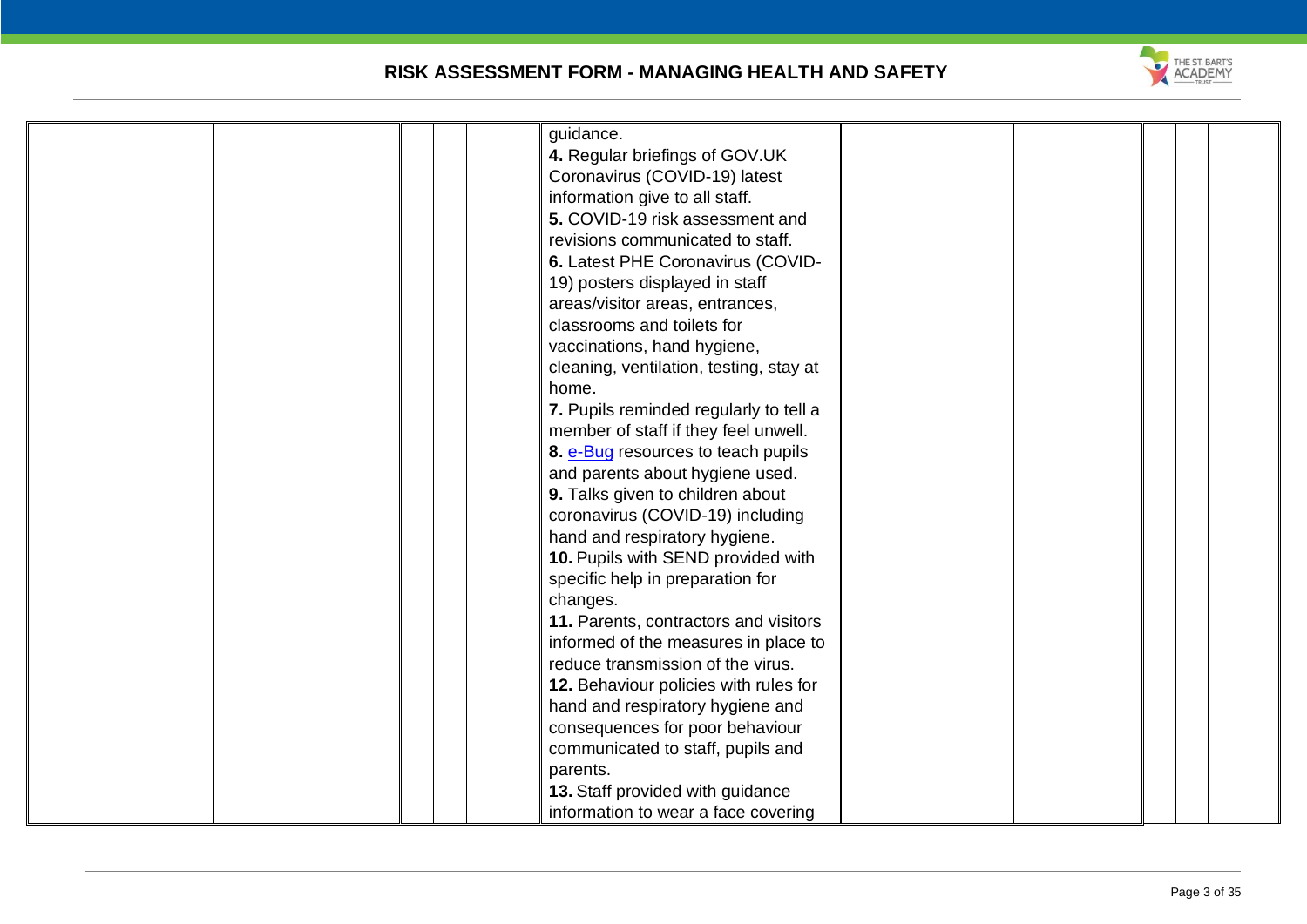

| or face visor (when exempt from<br>wearing face coverings) when away<br>from the school and the space is<br>enclosed or crowded and they are<br>with people they do not normally<br>meet.<br>14. Staff provided with guidance<br>information that when rates of<br>transmission are high to wear a face<br>covering or face visor (when exempt<br>from wearing face coverings) in<br>school when the space is enclosed<br>or crowded and they are with people<br>they do not normally<br>meet. |  |  |
|------------------------------------------------------------------------------------------------------------------------------------------------------------------------------------------------------------------------------------------------------------------------------------------------------------------------------------------------------------------------------------------------------------------------------------------------------------------------------------------------|--|--|
| 16. SLT monitor staff, pupil, visitor,<br>contractor and parent adherence to<br>government COVID-19 guidance and<br>the schools COVID-19 Risk<br>Assessment and implement<br>additional controls, as necessary.<br>17. Parents advised of the SEND<br>guidance and additional support for<br>SEND pupil close contact.                                                                                                                                                                         |  |  |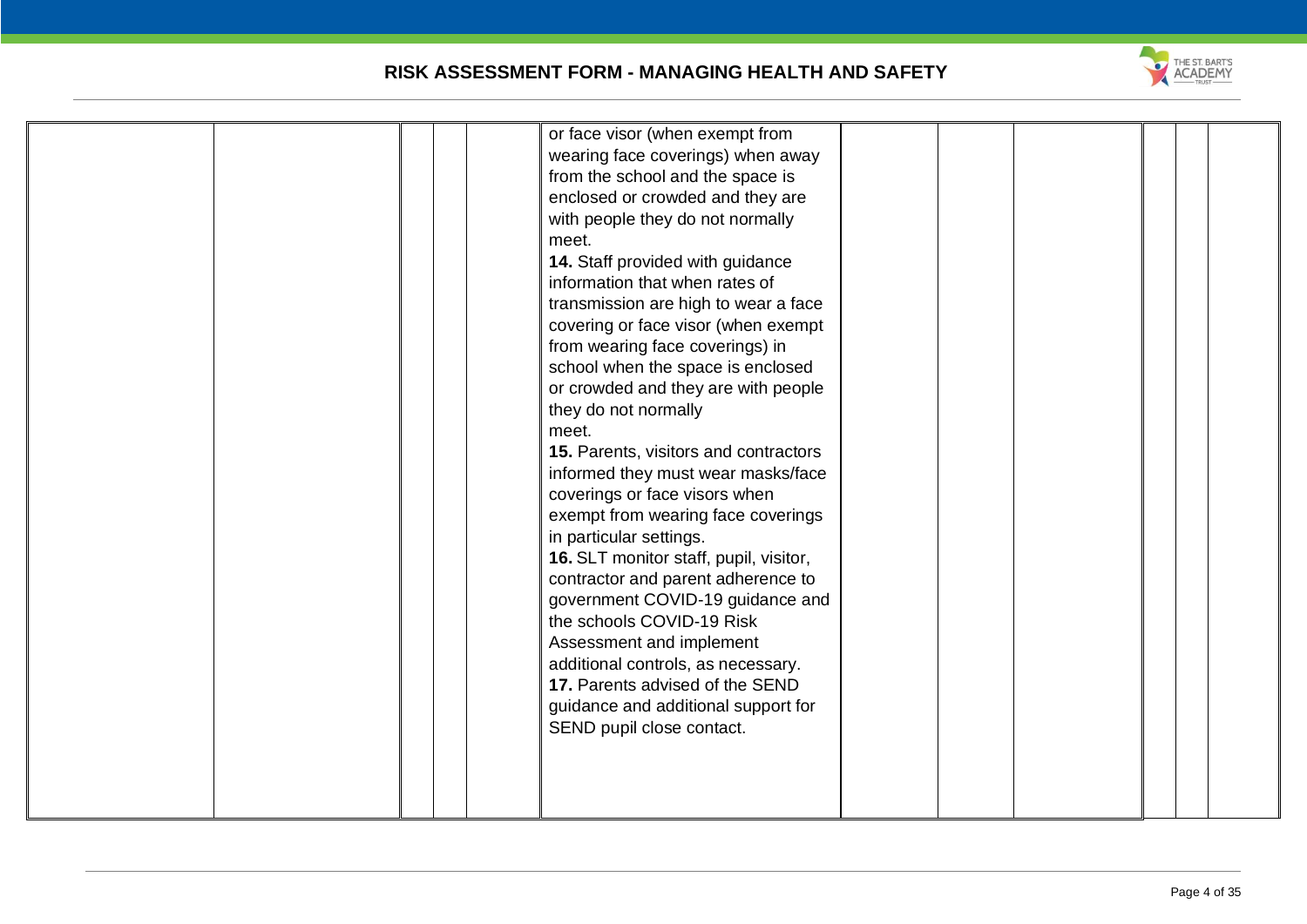

| <b>Attendance</b>                                                                                            | Pupils<br>$\bullet$<br><b>Effects</b><br>Loss of learning<br>Loss of social<br>development<br>Safeguarding concern<br><b>Stress</b>                                                 | 4                       | 3                       | HQH        | 1. Parents informed pupil attendance<br>is mandatory for all pupils, unless<br>they are self-isolating.<br>2. Where a pupil is unable to attend<br>because they are following clinical<br>and/or public health advice, they are<br>offered access to remote education<br>immediately.<br>3. Any concerns from staff, parents<br>and pupils about being at school are<br>discussed with the SLT and<br>individuals.<br>4. Pupils who are reluctant or<br>anxious to attend school are<br>identified and SLT develop plans to<br>re-engage these pupils.                     | No further<br>action<br>required. |  |   |  |
|--------------------------------------------------------------------------------------------------------------|-------------------------------------------------------------------------------------------------------------------------------------------------------------------------------------|-------------------------|-------------------------|------------|----------------------------------------------------------------------------------------------------------------------------------------------------------------------------------------------------------------------------------------------------------------------------------------------------------------------------------------------------------------------------------------------------------------------------------------------------------------------------------------------------------------------------------------------------------------------------|-----------------------------------|--|---|--|
| <b>COVID-19 testing</b><br>Transmission /<br>Spread of Germs and<br><b>Novel Coronavirus</b><br>$(COVID-19)$ | <b>Staff</b><br>Pupils<br>Parents<br><b>Visitors</b><br>Contractors<br>Effects<br>Mild flu symptoms<br>Respiratory infection<br><b>Breathing difficulties</b><br>Asthma<br>Fatality | $\overline{\mathbf{4}}$ | $\overline{\mathbf{4}}$ | <b>HOH</b> | 1. Staff informed twice weekly lateral<br>flow device (LFD) tests are no longer<br>a requirement.<br>2. Persons with any of the main<br>COVID-19 symptoms are to carry out<br>a LFD test and if positive order a<br>PCR test and to follow national stay<br>at home guidance and avoid contact<br>with others whilst waiting for test<br>result.<br>3. Whilst government supplied home<br>PCR test kits are available, the<br>school will in exceptional<br>circumstances supply kits to staff and<br>pupils who are symptomatic and<br>have barriers accessing testing by | No further<br>action<br>required. |  | 4 |  |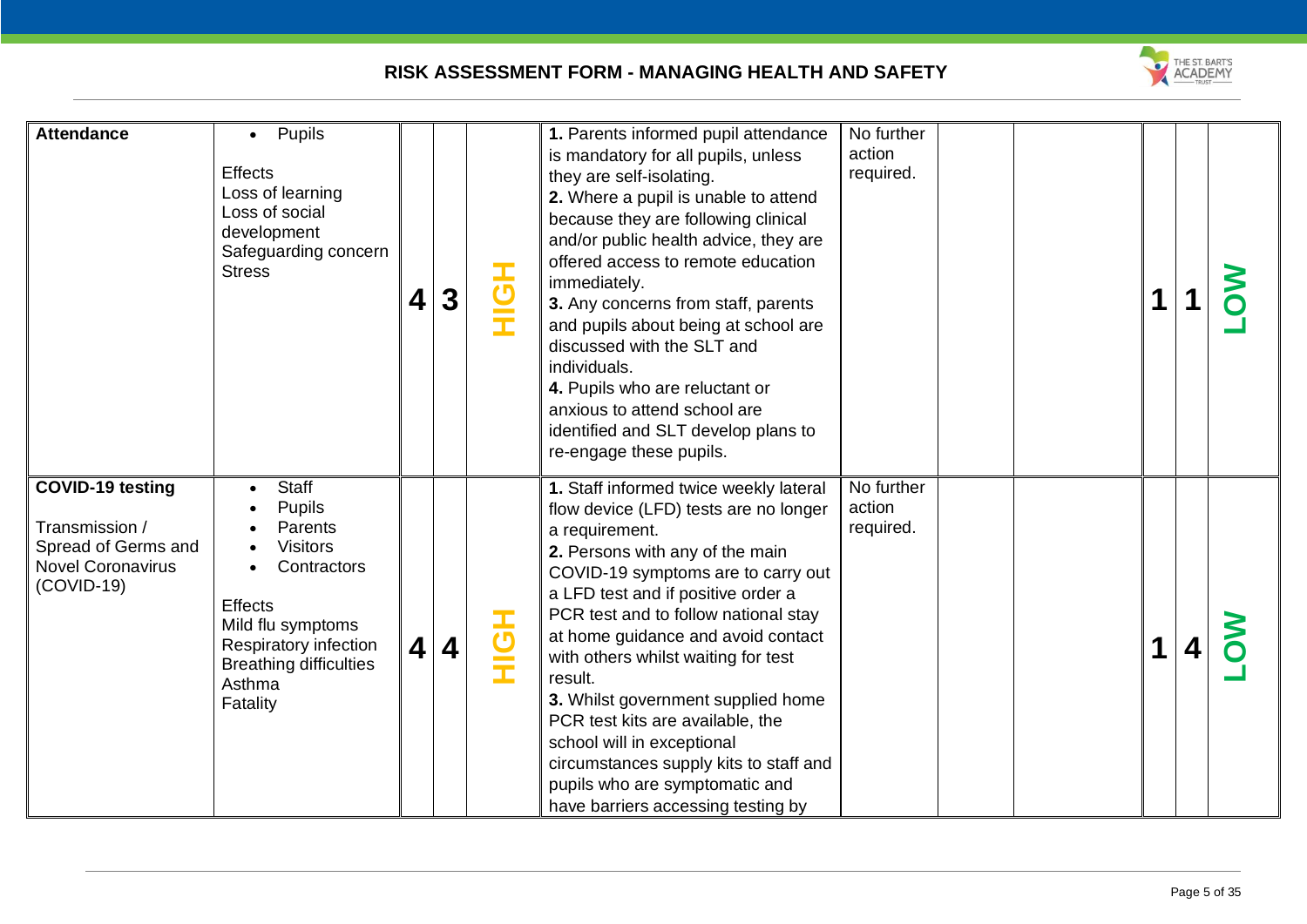

|                                                                                                                                                                                                                                                                                                                                                                                                                                                                                               |                                                                                                                                                            |                         |   |                | the usual routes. School arrange<br>posting or remote drop off of test kits.                                                                                                                                                                                                                                                                                                                                                                                                                                                                                                                                                                                                                                                                                                                                                                                                                                                                                    |                                   |  |   |   |  |
|-----------------------------------------------------------------------------------------------------------------------------------------------------------------------------------------------------------------------------------------------------------------------------------------------------------------------------------------------------------------------------------------------------------------------------------------------------------------------------------------------|------------------------------------------------------------------------------------------------------------------------------------------------------------|-------------------------|---|----------------|-----------------------------------------------------------------------------------------------------------------------------------------------------------------------------------------------------------------------------------------------------------------------------------------------------------------------------------------------------------------------------------------------------------------------------------------------------------------------------------------------------------------------------------------------------------------------------------------------------------------------------------------------------------------------------------------------------------------------------------------------------------------------------------------------------------------------------------------------------------------------------------------------------------------------------------------------------------------|-----------------------------------|--|---|---|--|
| Staff/pupils who<br>have been<br>previously identified<br>clinically vulnerable<br>or clinically<br>extremely<br>vulnerable.<br><b>Staff/pupils who live</b><br>with someone who<br>is confirmed<br>clinically vulnerable<br>or clinically<br>extremely<br>vulnerable.<br><b>Staff/pupils who are</b><br>from Black, Asian<br>and Minority Ethnic<br>(BAME)<br>backgrounds<br>Long-term<br>conditions like<br>diabetes, cancer and<br>chronic lung<br>disease. Conditions<br>such as obesity. | <b>Staff</b><br>$\bullet$<br>Pupils<br><b>Effects</b><br>Mild flu symptoms<br>Respiratory infection<br><b>Breathing difficulties</b><br>Asthma<br>Fatality | $\overline{\mathbf{4}}$ | 5 | エ<br>ひ<br>VERY | 1. COVID 19: Individual Risk<br>Assessment completed for staff.<br>2. COVID 19: Individual Risk<br>Assessment reviewed, action plan<br>updated and agreed as guidance<br>changes.<br>3. Previously confirmed clinically<br>extremely vulnerable persons should<br>attend school unless advised to<br>shield by a medical professional.<br>4. Additional support provided for<br>good hand hygiene, cleaning and<br>increased ventilation through<br>increased communication, facilities<br>and materials.<br>5. Pupils monitored by staff for good<br>hand hygiene practises.<br>6. Pupils Care Plans reviewed and<br>amended to reduce the risk of<br>COVID-19 infection.<br>7. Concerns discussed with SLT<br>when shown by staff, pupils, and<br>parents especially for pupils and staff<br>with significant risks.<br>8. Staff at a higher risk<br>recommended not to:<br>a. deliver first aid<br><b>b.</b> provide personal or intimate care<br>to pupil's | No further<br>action<br>required. |  | 1 | 5 |  |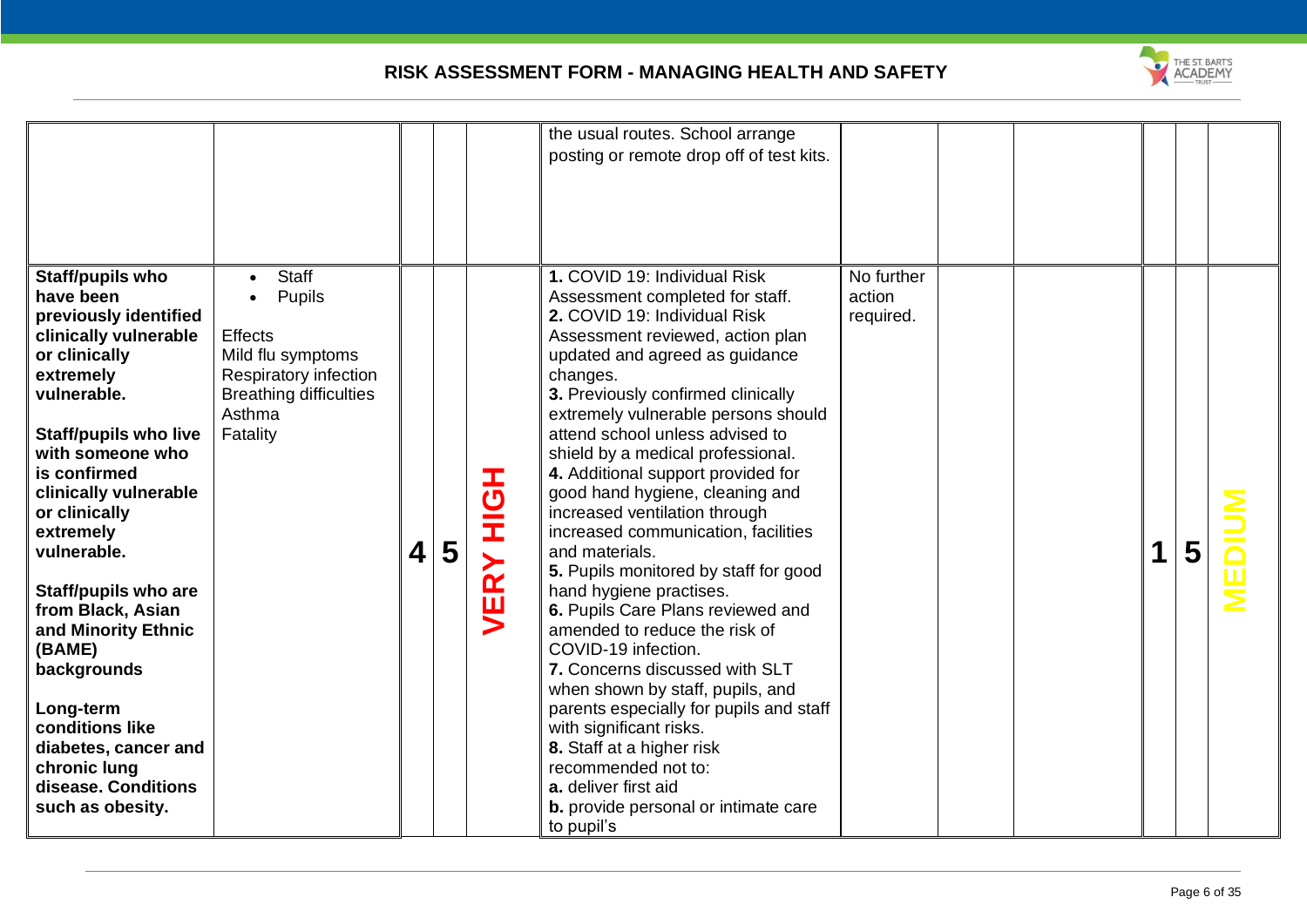

| <b>Underlying health</b><br>problems<br><b>Expectant mothers</b><br>Transmission /<br>Spread of Germs and<br><b>Novel Coronavirus</b><br>$(COVID-19)$ |                                                                                                                                                                  |                         |   |                    | c. supervise pupil's showing COVID-<br>19 symptoms.<br>9. Monitoring of pupil and staff<br>compliance with disclosed medical<br>advice.<br>10. Unvaccinated or partially<br>vaccinated staff advised to take a<br>more precautionary<br>approach.<br>11. Pregnancy risk assessment<br>carried out for new and expectant<br>mothers and revised when guidance<br>changes.<br>12. Pregnancy risk assessment<br>considers additional precautions to<br>be taken.                                                                                                                          |                                   |  |   |   |  |
|-------------------------------------------------------------------------------------------------------------------------------------------------------|------------------------------------------------------------------------------------------------------------------------------------------------------------------|-------------------------|---|--------------------|----------------------------------------------------------------------------------------------------------------------------------------------------------------------------------------------------------------------------------------------------------------------------------------------------------------------------------------------------------------------------------------------------------------------------------------------------------------------------------------------------------------------------------------------------------------------------------------|-----------------------------------|--|---|---|--|
| <b>Unvaccinated</b><br>members of staff<br>Transmission /<br>Spread of Germs and<br><b>Novel Coronavirus</b><br>$(COVID-19)$                          | Staff<br>$\bullet$<br>Pupils<br>$\bullet$<br><b>Effects</b><br>Mild flu symptoms<br>Respiratory infection<br><b>Breathing difficulties</b><br>Asthma<br>Fatality | $\overline{\mathbf{4}}$ | 5 | HộH<br><b>VERY</b> | 1. All eligible staff are upon request<br>provided with access information for<br>NHS vaccine guidance.<br>2. Staff eligible for vaccination are<br>allowed to attend booked<br>appointments.<br>3. The vaccination status of staff<br>should be shared with the School<br>Principal so consideration can be<br>given where needed to protect staff<br>and pupils.<br>4. Any communications produced by<br>the school regarding vaccination are<br>retained, in line with the Data<br>Protection Policy.<br>5. Unvaccinated members of staff<br>should pay particular attention to the | No further<br>action<br>required. |  | 1 | 4 |  |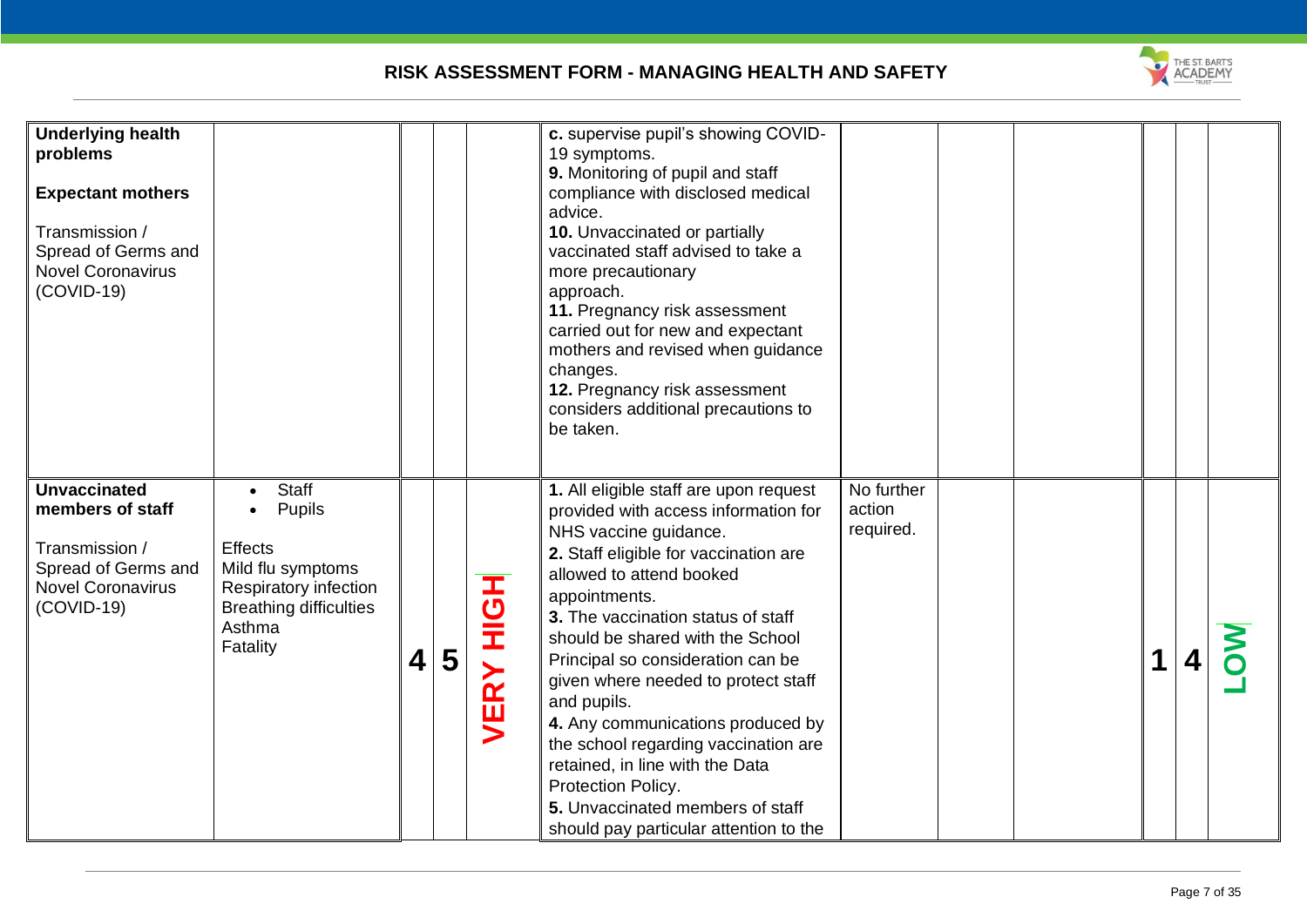

|                                                                                                                          |                                                                                                                                                                                            |                         |   |        | school's existing COVID -19 controls<br>around ventilation, hand washing,<br>cleaning of surfaces etc.<br>6. School Principal to consider<br>additional measures to protect<br>unvaccinated staff case-by-case.<br>7. In all cases, the school does not<br>discriminate against any member of<br>staff who has not being vaccinated<br>for any reason, and adheres to its<br>duties under the Equality Act 2010.                                                                                                                                                                                                                                                                |                                   |  |  |  |
|--------------------------------------------------------------------------------------------------------------------------|--------------------------------------------------------------------------------------------------------------------------------------------------------------------------------------------|-------------------------|---|--------|---------------------------------------------------------------------------------------------------------------------------------------------------------------------------------------------------------------------------------------------------------------------------------------------------------------------------------------------------------------------------------------------------------------------------------------------------------------------------------------------------------------------------------------------------------------------------------------------------------------------------------------------------------------------------------|-----------------------------------|--|--|--|
| <b>Travel to and from</b><br>school<br>Transmission /<br>Spread of Germs and<br><b>Novel Coronavirus</b><br>$(COVID-19)$ | Staff<br><b>Pupils</b><br>Parents<br><b>Visitors</b><br>Contractors<br><b>Effects</b><br>Mild flu symptoms<br>Respiratory infection<br><b>Breathing difficulties</b><br>Asthma<br>Fatality | $\overline{\mathbf{4}}$ | 4 | ー<br>の | 1. Persons with COVID-19 or<br>COVID-19 symptoms must not travel.<br>2. Travel alone using own transport /<br>cycle or walk when possible<br>3. Cleaning and disinfecting of<br>shared vehicle interiors should be<br>carried out regularly using standard<br>cleaning products.<br>4. When shared use of a private<br>vehicle or use of a taxi and public<br>transport is required the following is<br>recommended:<br>a. persons aged 11 and over to use a<br>face covering in crowded and<br>enclosed spaces where they may<br>come into contact with people they<br>do not normally meet<br><b>b.</b> avoid peak travel where possible<br>c. wash or sanitise hands before, | No further<br>action<br>required. |  |  |  |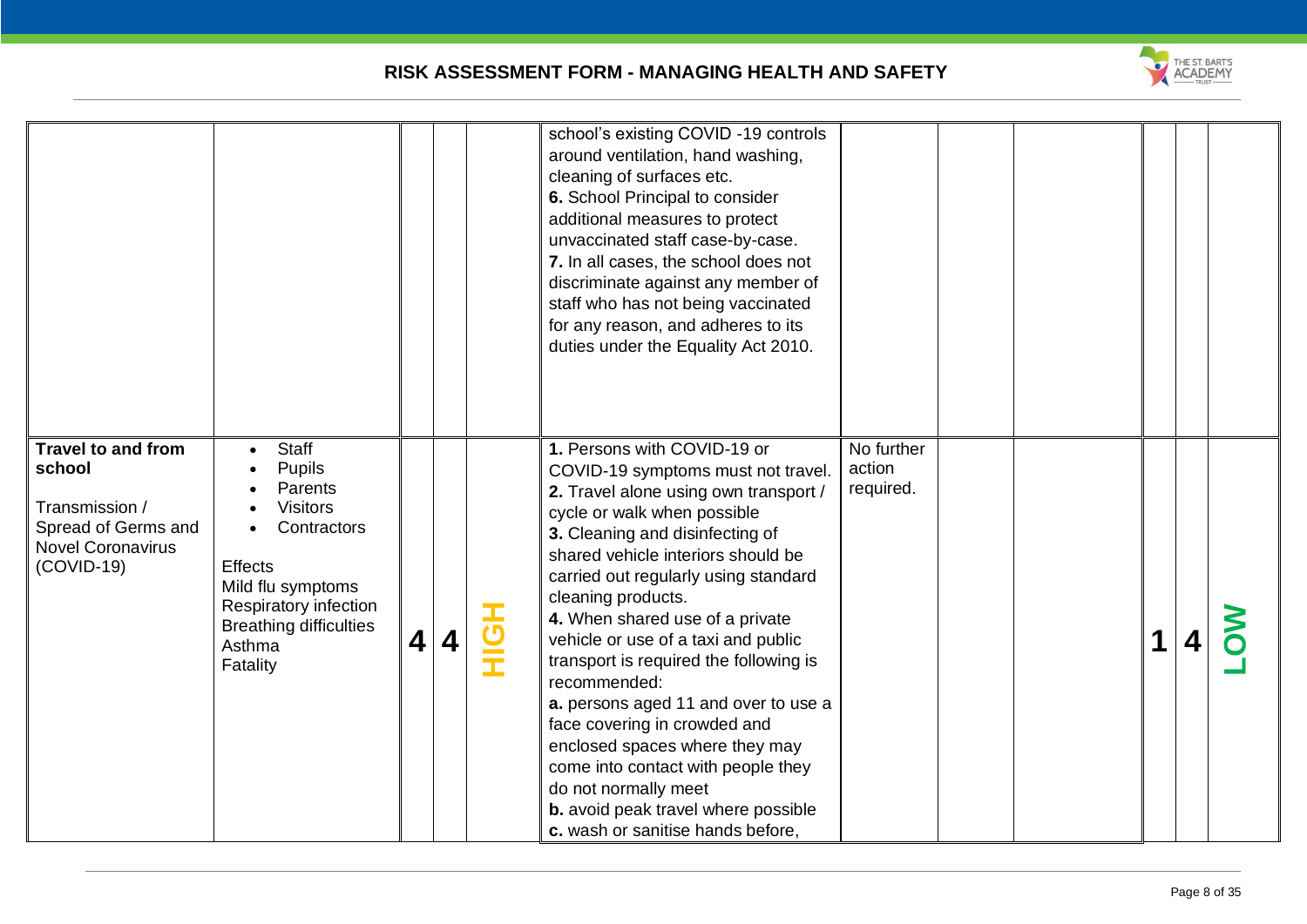

|                                                                                                                                                                |                                                                                                                                                                                           |                |                  |             | during and after using transport<br>d. avoid touching the face,<br>e. cover mouth and nose with a<br>tissue or the inside of a elbow when<br>coughing or sneezing<br>f. dispose of waste safely, including<br>items such as used disposable face<br>coverings<br>g. open windows where it is possible<br>and safe to do so                                                                                                                                    |                                   |  |  |  |
|----------------------------------------------------------------------------------------------------------------------------------------------------------------|-------------------------------------------------------------------------------------------------------------------------------------------------------------------------------------------|----------------|------------------|-------------|---------------------------------------------------------------------------------------------------------------------------------------------------------------------------------------------------------------------------------------------------------------------------------------------------------------------------------------------------------------------------------------------------------------------------------------------------------------|-----------------------------------|--|--|--|
| <b>Visitors, Parents</b><br><b>Delivery drivers</b><br><b>Contractors</b><br>Transmission /<br>Spread of Germs and<br><b>Novel Coronavirus</b><br>$(COVID-19)$ | Staff<br>$\bullet$<br><b>Pupils</b><br>Parents<br>Visitors<br>Contractors<br>Effects<br>Mild flu symptoms<br>Respiratory infection<br><b>Breathing difficulties</b><br>Asthma<br>Fatality | 3 <sup>1</sup> | $\boldsymbol{4}$ | $\mathbf C$ | 1. Access to the school allowed by<br>prior appointment only.<br>2. Guidance provided to visitors,<br>parents and contractors before entry<br>to the school building around<br>persons with COVID-19 symptoms,<br>COVID-19 positive persons, hand<br>hygiene, respiratory hygiene,<br>wearing of face coverings or face<br>visors when exempt from wearing<br>face coverings.<br>3. Additional COVID-19 control<br>measure training given to school<br>hosts. | No further<br>action<br>required. |  |  |  |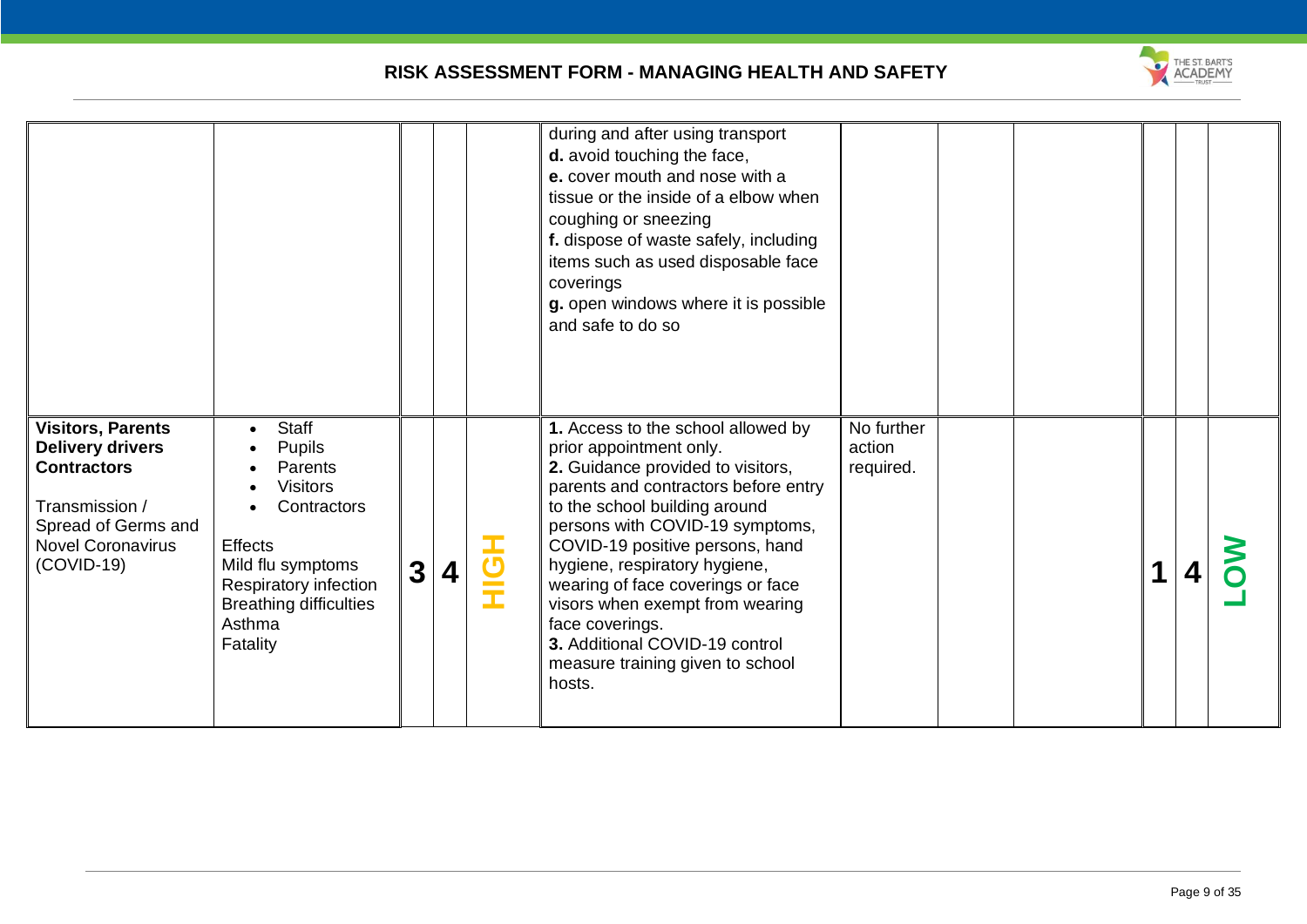

| Staff, pupils<br>showing<br><b>Coronavirus</b><br>infection (COVID-19)<br>symptoms on arrival<br>and whilst at school.<br>Transmission /<br>Spread of Germs and<br><b>Novel Coronavirus</b><br>$(COVID-19)$ | <b>Staff</b><br>Casualty<br><b>Pupils</b><br>$\bullet$<br>Parents<br><b>Visitors</b><br>Contractors<br>$\bullet$<br><b>Effects</b><br>Mild flu symptoms<br>Respiratory infection<br><b>Breathing difficulties</b><br>Asthma<br>Fatality | 5 | $\boldsymbol{4}$ | I<br>$\overline{c}$<br>Í<br>$\mathbf{\tilde{R}}$ | <b>Staff</b><br>1. Staff who develop<br>symptoms of COVID-19 to<br>inform a member of the SLT<br>and go home. Staff are<br>required to take a LFD test<br>and if positive follow national<br>stay at home guidance and<br>arrange a COVID-19 PCR<br>test.<br><b>Pupils</b><br>1. Careful consideration<br>given to refuse a pupil access<br>to school when pupil is<br>showing COVID-19<br>symptoms to avoid potential<br>risk to others. Decisions<br>made using latest PHE<br>guidance.<br>2. Pupils reminded regularly<br>to tell a member of staff if<br>they feel unwell<br>3. Pupils who develop<br>symptoms of COVID-19 to be<br>placed in an isolation location<br>whilst waiting parental<br>collection.<br>4. Advice is given to parents<br>of pupils to follow national<br>stay at home guidance and<br>take a LFD test and if positive<br>to arrange a COVID-19 PCR<br>test. | No further action<br>are required. |  | $\mathbf 2$ |  |  |
|-------------------------------------------------------------------------------------------------------------------------------------------------------------------------------------------------------------|-----------------------------------------------------------------------------------------------------------------------------------------------------------------------------------------------------------------------------------------|---|------------------|--------------------------------------------------|------------------------------------------------------------------------------------------------------------------------------------------------------------------------------------------------------------------------------------------------------------------------------------------------------------------------------------------------------------------------------------------------------------------------------------------------------------------------------------------------------------------------------------------------------------------------------------------------------------------------------------------------------------------------------------------------------------------------------------------------------------------------------------------------------------------------------------------------------------------------------------------|------------------------------------|--|-------------|--|--|
|-------------------------------------------------------------------------------------------------------------------------------------------------------------------------------------------------------------|-----------------------------------------------------------------------------------------------------------------------------------------------------------------------------------------------------------------------------------------|---|------------------|--------------------------------------------------|------------------------------------------------------------------------------------------------------------------------------------------------------------------------------------------------------------------------------------------------------------------------------------------------------------------------------------------------------------------------------------------------------------------------------------------------------------------------------------------------------------------------------------------------------------------------------------------------------------------------------------------------------------------------------------------------------------------------------------------------------------------------------------------------------------------------------------------------------------------------------------------|------------------------------------|--|-------------|--|--|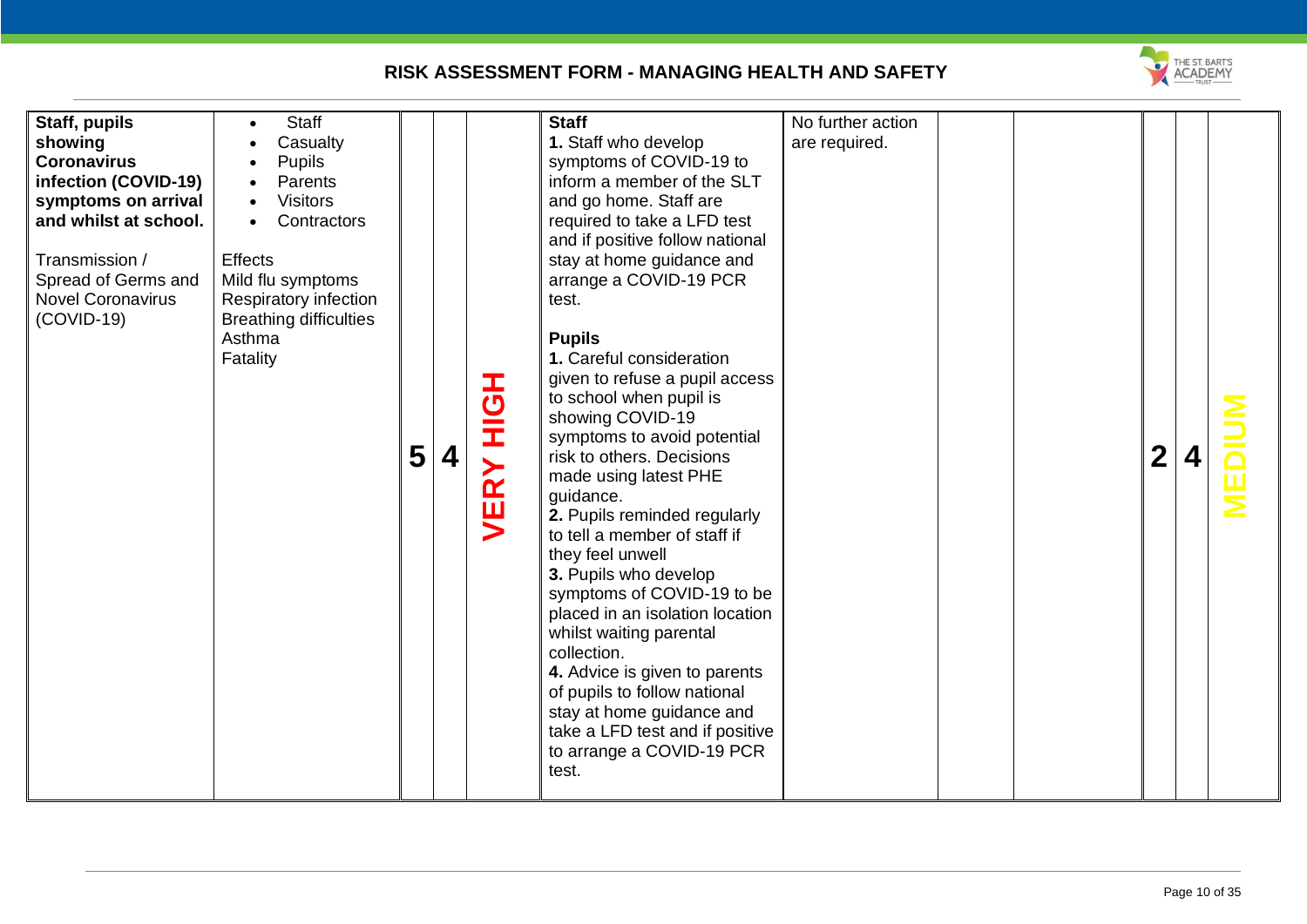

|                                                                                                                                               |                                                                                                                                                                                                                            |   |   |                                                                   | 5. School ask parents and<br>staff to inform them<br>immediately PCR and LFD<br>positive test results are<br>known.                                                                                                                                                                                                                                                                                                                                                                                                                                                                                                                                                                                                                                                                                                                                                                       |                                |  |                  |  |
|-----------------------------------------------------------------------------------------------------------------------------------------------|----------------------------------------------------------------------------------------------------------------------------------------------------------------------------------------------------------------------------|---|---|-------------------------------------------------------------------|-------------------------------------------------------------------------------------------------------------------------------------------------------------------------------------------------------------------------------------------------------------------------------------------------------------------------------------------------------------------------------------------------------------------------------------------------------------------------------------------------------------------------------------------------------------------------------------------------------------------------------------------------------------------------------------------------------------------------------------------------------------------------------------------------------------------------------------------------------------------------------------------|--------------------------------|--|------------------|--|
| <b>Pupil COVID-19</b><br>symptoms isolation<br>at school<br>Transmission /<br>Spread of Germs and<br><b>Novel Coronavirus</b><br>$(COVID-19)$ | <b>Staff</b><br>$\bullet$<br>Casualty<br><b>Pupils</b><br>Parents<br><b>Visitors</b><br>Contractors<br>Effects<br>Mild flu symptoms<br><b>Respiratory infection</b><br><b>Breathing difficulties</b><br>Asthma<br>Fatality | 5 | 4 | $\overline{\mathbf{C}}$<br>Ì<br>≻<br>$\overline{\mathbf{a}}$<br>ш | 1. School isolation locations<br>have a supply of disposable<br>tissues, a foot operated bin<br>with bin bag, anti-bacterial<br>wipes, sink with liquid soap<br>and disposable hand towels<br>or hand sanitiser 60%<br>alcohol, face masks with an<br>FFP2 or FFP3 rating where<br>available or fluid resistant<br>surgical masks, latex free<br>disposable gloves,<br>disposable aprons, face visor<br>or safety goggles<br>2. Isolated pupils to use a<br>separate bathroom if<br>possible.<br>3. Isolated pupils reminded<br>a. not to touch people,<br>surfaces and objects<br><b>b.</b> cover their mouth/nose<br>with a tissue when they<br>cough or sneeze<br>c. put used tissues in a bin or<br>in a bag or their pocket for<br>disposing in a bin later<br>d. if tissues are not available<br>to cough and sneeze into the<br>crook of their elbow<br>4. Emergency assistance is | No further action<br>required. |  | $\boldsymbol{2}$ |  |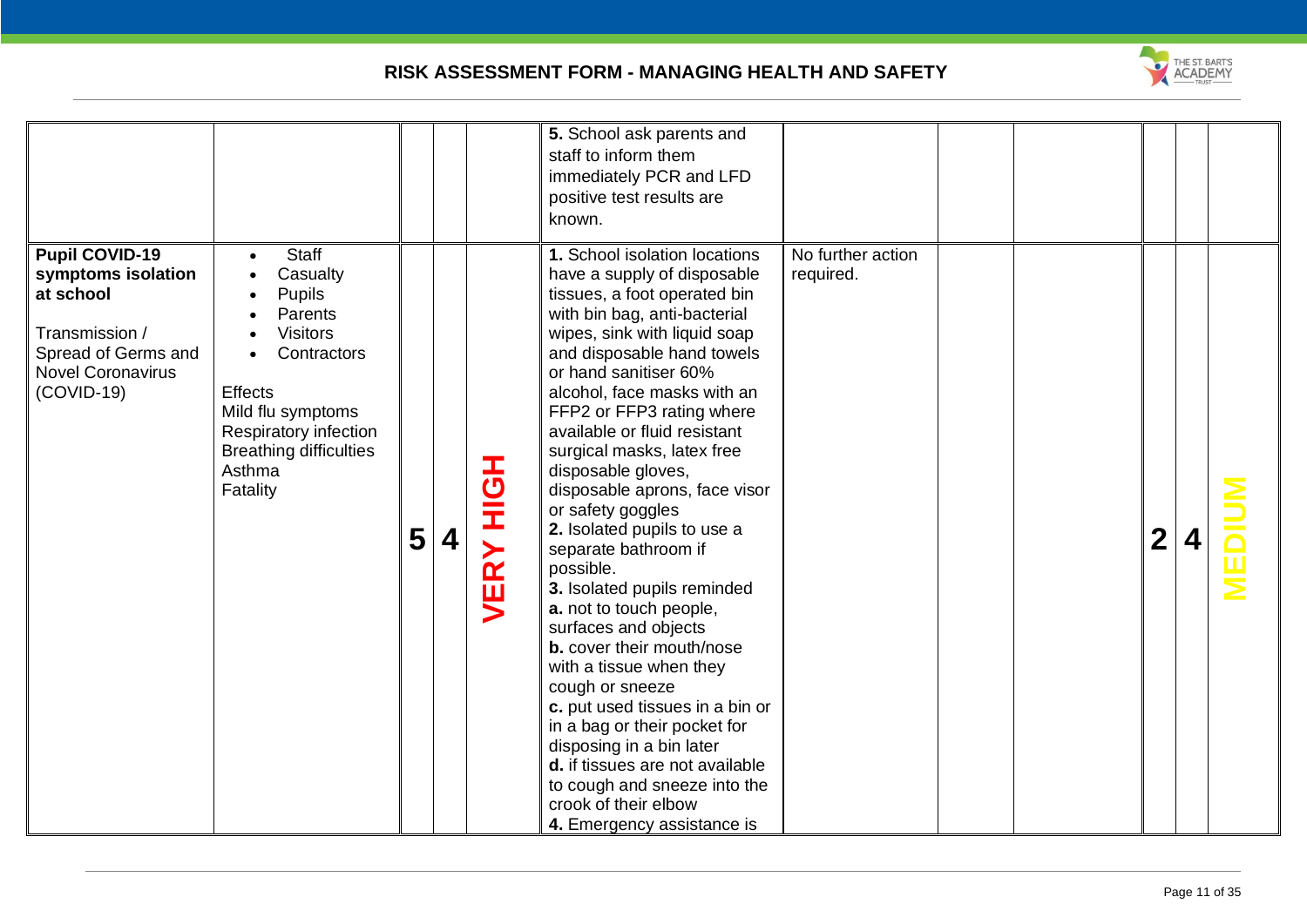

| called immediately if the             |
|---------------------------------------|
| pupil's symptoms worsen,              |
| and they require further              |
| medical care.                         |
| 5. If direct personal care is         |
| needed and staff cannot               |
| maintain a distance of two            |
| metres staff to wear:                 |
| a. FFP2, FFP3 tight-fitting           |
| face mask where available or          |
| fluid resistant surgical face         |
| mask.                                 |
|                                       |
| <b>b.</b> face visor or goggles to be |
| worn if the isolated person is        |
| coughing, sneezing, vomiting          |
| or spitting.                          |
| c. latex free gloves and              |
| disposable apron if physical          |
| contact is necessary.                 |
| 6. Staff to receive training on       |
| the correct method required           |
| to put on and remove PPE.             |
| 7. Once vacated places of             |
| isolation, toilets and other          |
| locations such as classrooms          |
| or offices used by the                |
| symptomatic person will be            |
| cleaned and disinfected in            |
| accordance with PHE                   |
| "Decontamination in non-              |
| healthcare settings guidance"         |
| using standard cleaning               |
|                                       |
| products.                             |
| 8. Staff should wear as a             |
| minimum disposable gloves             |
| and apron. Additional PPE             |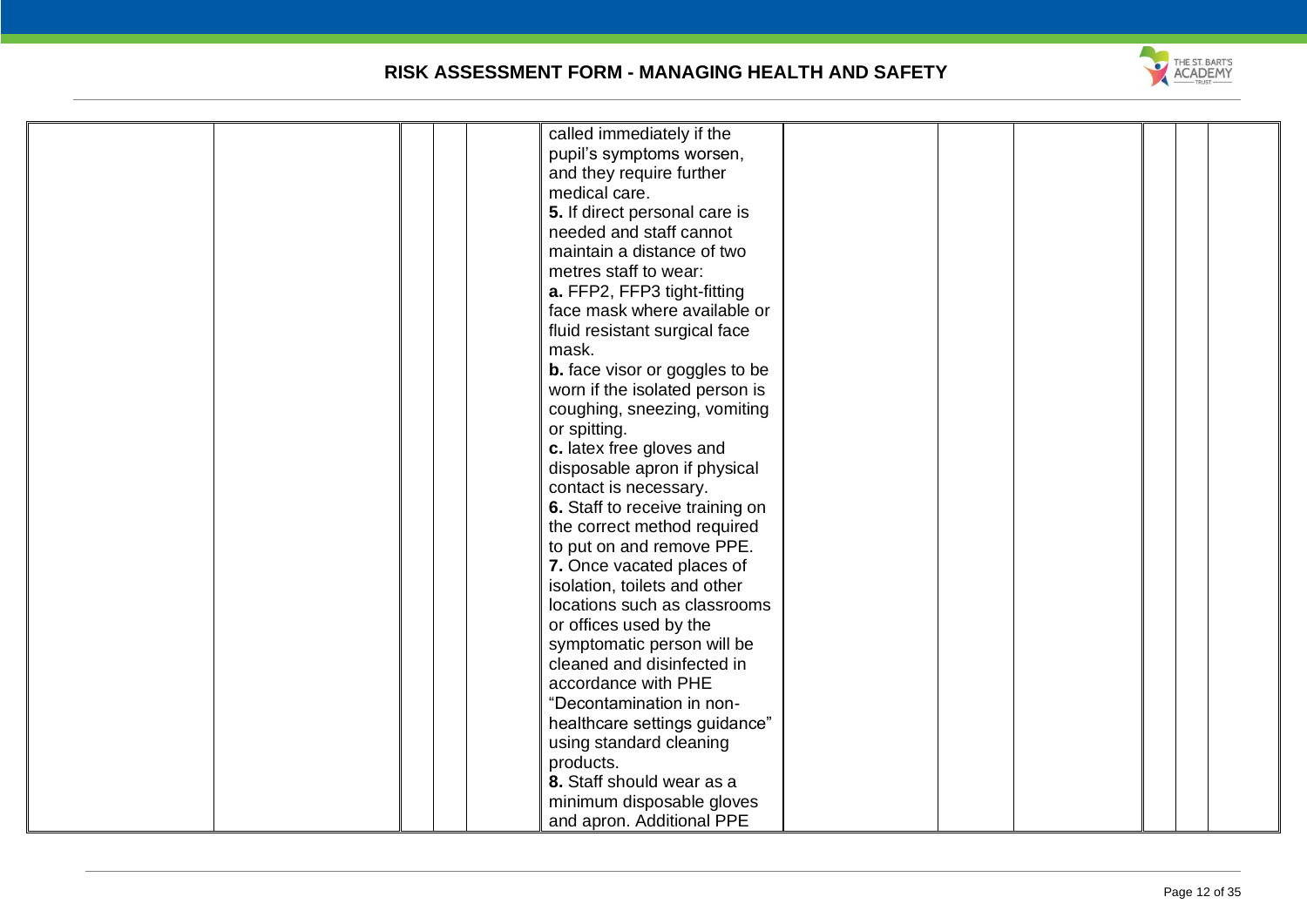

| (FFP2, FFP3 tight-fitting face |
|--------------------------------|
| mask if available or fluid     |
|                                |
| resistant surgical face mask   |
| and face visor or goggles      |
| worn when a risk assessment    |
| indicates a higher level of    |
| virus may be present.          |
| 9. All waste that has been in  |
| contact with the symptomatic   |
| person, including used         |
| tissues and PPE, all PPE       |
| worn by staff in close contact |
| with the person and all cloths |
| and mop heads used to          |
| disinfect areas are put in a   |
| plastic rubbish bag and tied   |
| when full. The plastic bag     |
| then placed in a second bin    |
| bag and tied. Waste put in a   |
| secure safe place and          |
| marked for storage for at      |
| least 72 hours before putting  |
| into usual external household  |
|                                |
| waste bin.                     |
| 10. Staff to wash their hands  |
| thoroughly for 20 seconds      |
| with soap and running water    |
| or use hand sanitiser          |
| following cleaning of or       |
| areas, removal of PPE and      |
| after any contact with         |
| someone who is unwell.         |
| 11. Any staff/pupils who have  |
| been in close contact          |
| someone with symptoms          |
| even if they test positive are |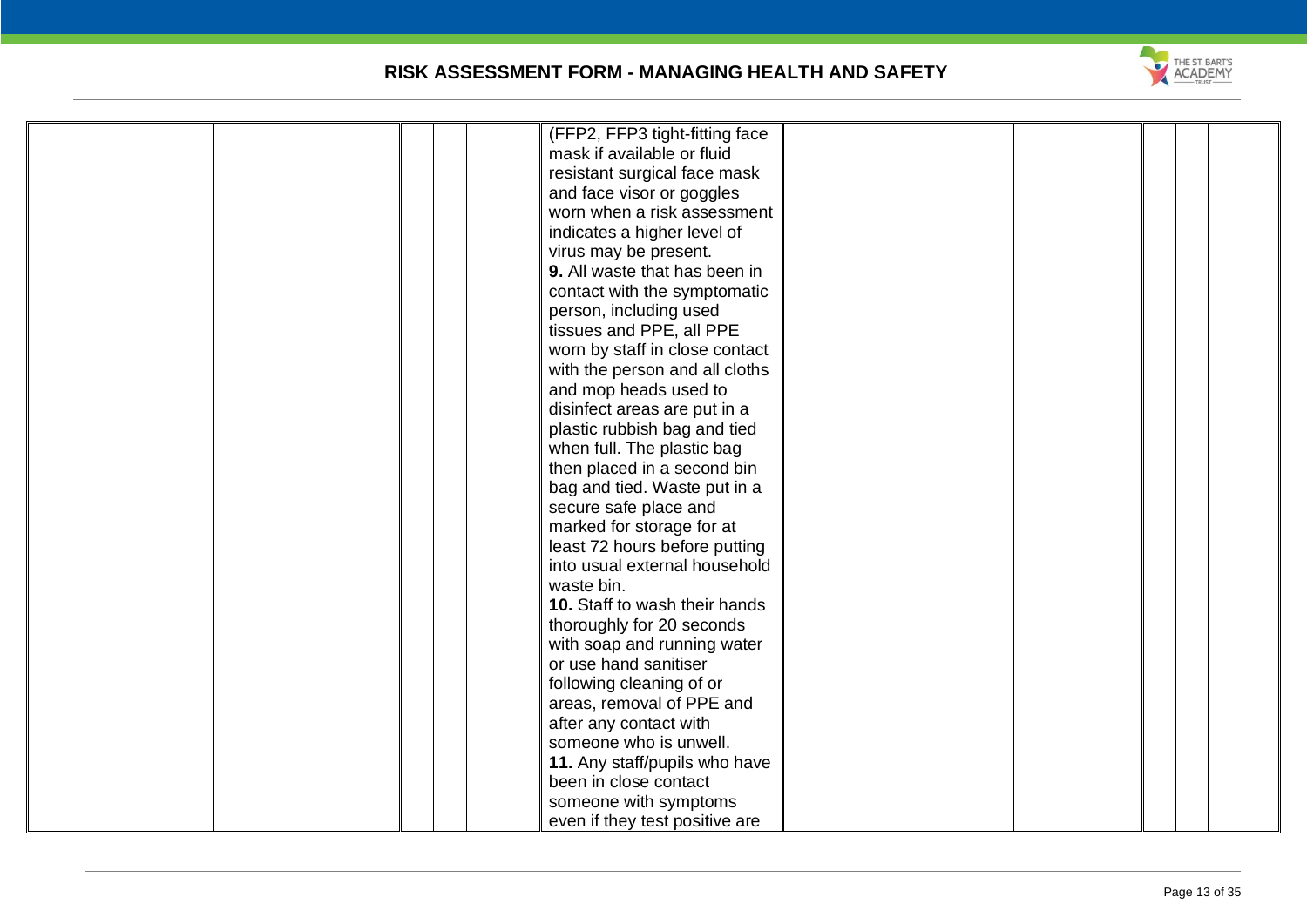

| <b>Managing confirmed</b><br>cases of<br>coronavirus<br>Transmission /<br>Spread of Germs and<br><b>Novel Coronavirus</b><br>$(COVID-19)$ | <b>Staff</b><br>$\bullet$<br><b>Pupils</b><br>Parents<br><b>Visitors</b><br>Contractors<br><b>Effects</b><br>Mild flu symptoms<br>Respiratory infection<br><b>Breathing difficulties</b><br>Asthma<br>Fatality | 5            | 4 | I<br>の<br>王<br><b>VERY</b> | informed they do not follow<br>national stay at home<br>guidance and arrange a PCR<br>test unless they develop<br>symptoms themselves.<br>1. Following a positive PCR<br>or LFD test result all adults<br>and pupils must isolate for a<br>minimum of 5 days. Before<br>returning to school from the<br>start of day 6, negative lateral<br>flow test results 24 hours<br>apart on days five and six of<br>the isolation period and a<br>normal body temperature or<br>37.8 degrees Celsius or<br>lower must be achieved.<br>2. People should only end<br>their self-isolation period<br>before 10 days if both tests<br>are negative and they do not<br>have a high temperature.<br>3. Where required, relevant<br>parents and staff are<br>informed of the confirmed<br>case; however, the name of<br>the individual is not shared.<br>4. Evidence of negative test<br>results or other medical<br>evidence is not required<br>before admitting individuals<br>back to school after isolation. | No further action<br>required. |  |   |  |  |
|-------------------------------------------------------------------------------------------------------------------------------------------|----------------------------------------------------------------------------------------------------------------------------------------------------------------------------------------------------------------|--------------|---|----------------------------|--------------------------------------------------------------------------------------------------------------------------------------------------------------------------------------------------------------------------------------------------------------------------------------------------------------------------------------------------------------------------------------------------------------------------------------------------------------------------------------------------------------------------------------------------------------------------------------------------------------------------------------------------------------------------------------------------------------------------------------------------------------------------------------------------------------------------------------------------------------------------------------------------------------------------------------------------------------------------------------------------|--------------------------------|--|---|--|--|
| <b>Hand hygiene</b>                                                                                                                       | <b>Staff</b><br><b>Pupils</b>                                                                                                                                                                                  | $\mathbf{3}$ | 4 | Œ.                         | 1. Adequate handwashing<br>(soap and running water) and                                                                                                                                                                                                                                                                                                                                                                                                                                                                                                                                                                                                                                                                                                                                                                                                                                                                                                                                          | No further action<br>required. |  | 1 |  |  |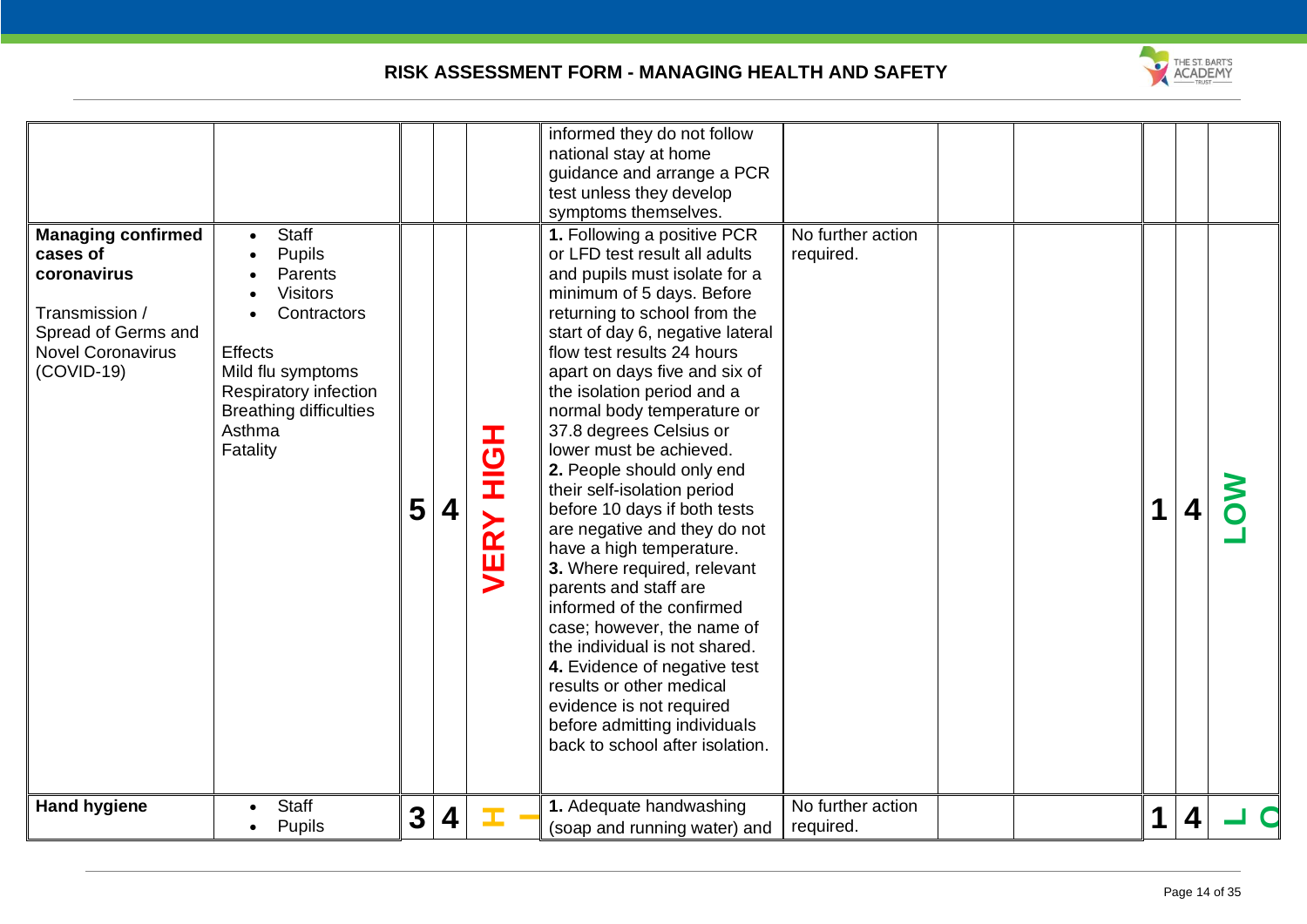| Transmission /           | Parents                                 | hand sanitising facilities      |
|--------------------------|-----------------------------------------|---------------------------------|
| Spread of Germs and      | <b>Visitors</b>                         | provided.                       |
| <b>Novel Coronavirus</b> | Contractors                             | 2. Skin-friendly sanitising     |
| $(COVID-19)$             |                                         | wipes used for pupils who       |
|                          | <b>Effects</b>                          | may ingest hand sanitiser.      |
|                          | Mild flu symptoms                       | 3. Hand dryers or disposable    |
|                          | Respiratory infection                   | paper towels provided for       |
|                          | <b>Breathing difficulties</b><br>Asthma | drying hands.                   |
|                          | Fatality                                | 4. Waste bins with              |
|                          |                                         | remote/foot operated lids and   |
|                          |                                         | lined with a bin bag provided   |
|                          |                                         | for paper towels disposal.      |
|                          |                                         | 5. Visual aids displayed        |
|                          |                                         | reminding pupils, staff, and    |
|                          |                                         | visitors, parents to wash or    |
|                          |                                         | sanitise their hands regularly. |
|                          |                                         | 6. e-Bug resources to teach     |
|                          |                                         | pupils and parents about        |
|                          |                                         | hand hygiene used.              |
|                          |                                         | 7. Talks given to children      |
|                          |                                         | about hand hygiene.             |
|                          |                                         | 8. Pupils using hand sanitiser  |
|                          |                                         | are appropriately supervised    |
|                          |                                         | to avoid ingestion.             |
|                          |                                         | 9. Younger pupils and those     |
|                          |                                         |                                 |
|                          |                                         | with complex needs are          |
|                          |                                         | supported to practice good      |
|                          |                                         | hand cleaning.                  |
|                          |                                         | 10. Hand sanitiser COSHH        |
|                          |                                         | Assessment communicated         |
|                          |                                         | to staff.                       |
|                          |                                         | 11. Behaviour policies for      |
|                          |                                         | hand hygiene communicated       |

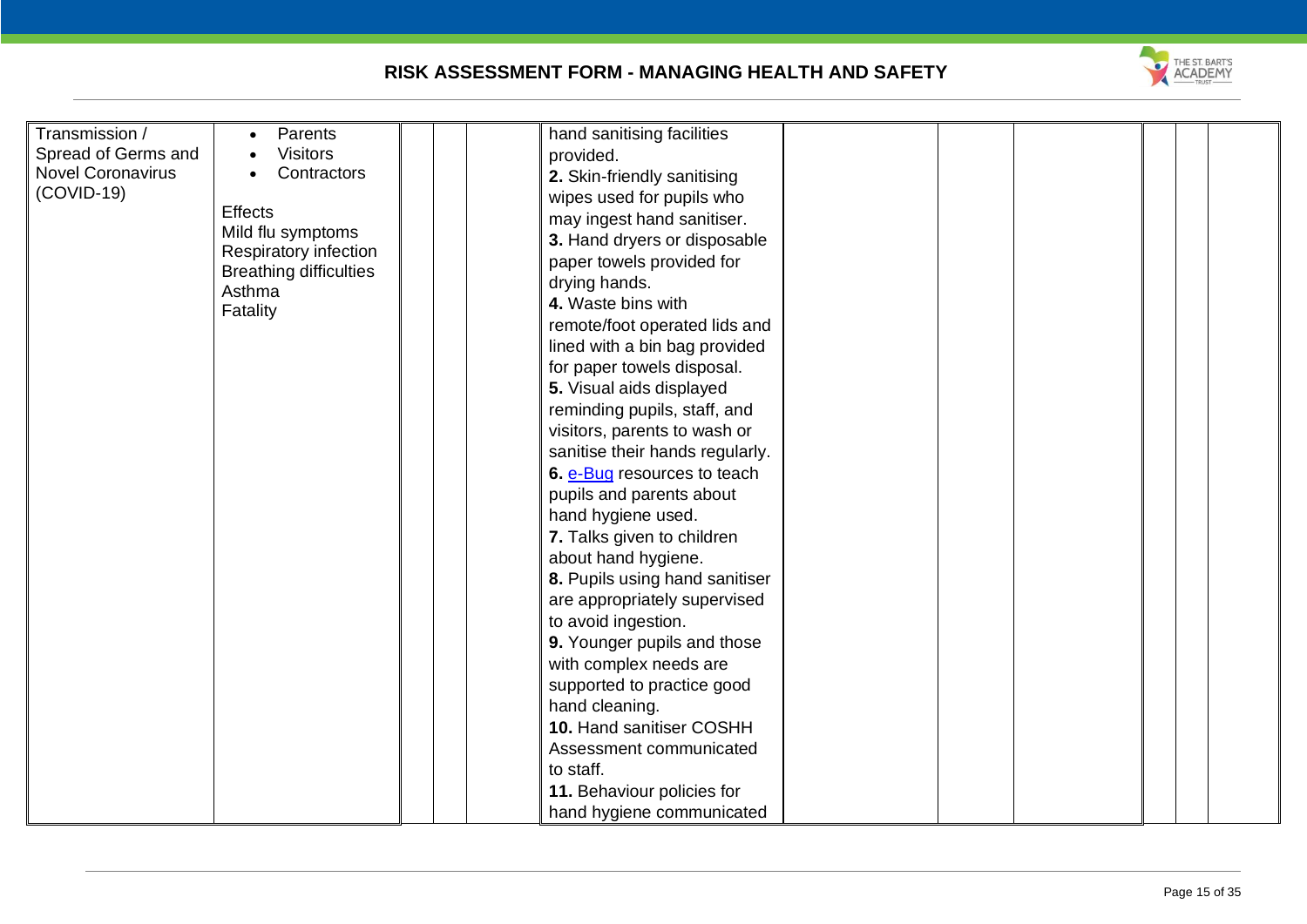

|                                                                                                                 |                                                                                                                                                                                                                |              |   | to staff, pupils and parents.<br>12. Where possible actions<br>taken for behaviour<br>management will not involve<br>touching a<br>pupil.                                                                                                                                                                                                                                                                                                                                                                                                                                                                                                                                    |                                |  |   |  |
|-----------------------------------------------------------------------------------------------------------------|----------------------------------------------------------------------------------------------------------------------------------------------------------------------------------------------------------------|--------------|---|------------------------------------------------------------------------------------------------------------------------------------------------------------------------------------------------------------------------------------------------------------------------------------------------------------------------------------------------------------------------------------------------------------------------------------------------------------------------------------------------------------------------------------------------------------------------------------------------------------------------------------------------------------------------------|--------------------------------|--|---|--|
| <b>Respiratory hygiene</b><br>Transmission /<br>Spread of Germs and<br><b>Novel Coronavirus</b><br>$(COVID-19)$ | <b>Staff</b><br>$\bullet$<br><b>Pupils</b><br>Parents<br><b>Visitors</b><br>Contractors<br><b>Effects</b><br>Mild flu symptoms<br>Respiratory infection<br><b>Breathing difficulties</b><br>Asthma<br>Fatality | $\mathbf{3}$ | 4 | 1. Adequate amounts of<br>tissues provided in occupied<br>areas.<br>2. Waste bins with<br>remote/foot operated lids and<br>lined with a bin bag provided<br>for used tissue and face<br>coverings<br>disposal.<br>3. Visual aids displayed<br>reminding pupils staff,<br>visitors, parents to follow the<br>'catch it, bin it, kill it'<br>approach.<br>4. Talks given to children<br>about good respiratory<br>hygiene.<br>5. Younger pupils and those<br>with complex needs<br>supported to practice good<br>respiratory hygiene.<br>6. Individual risk<br>assessments conducted for<br>pupils with complex needs<br>who struggle to maintain<br>good respiratory hygiene. | No further action<br>required. |  | 1 |  |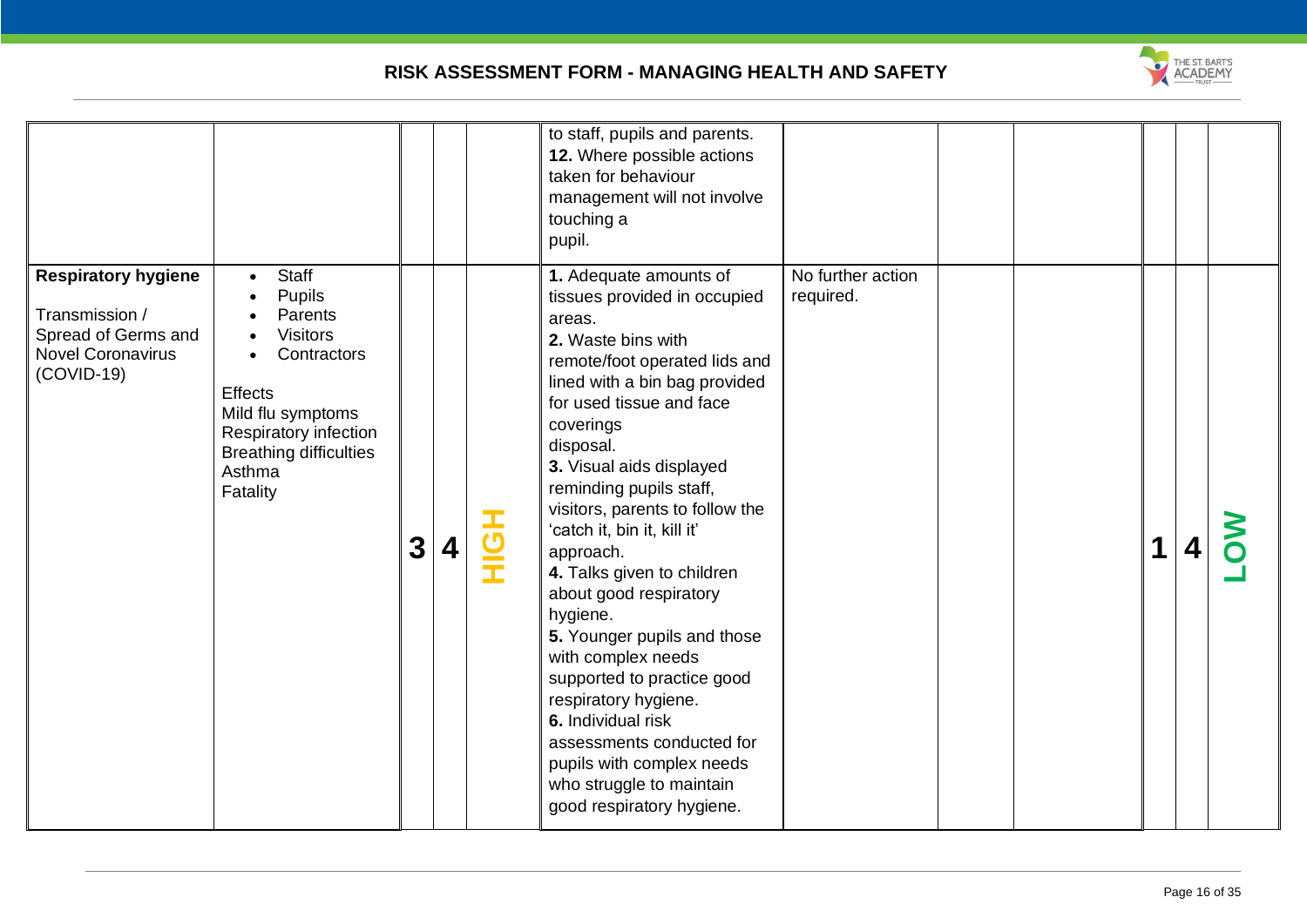

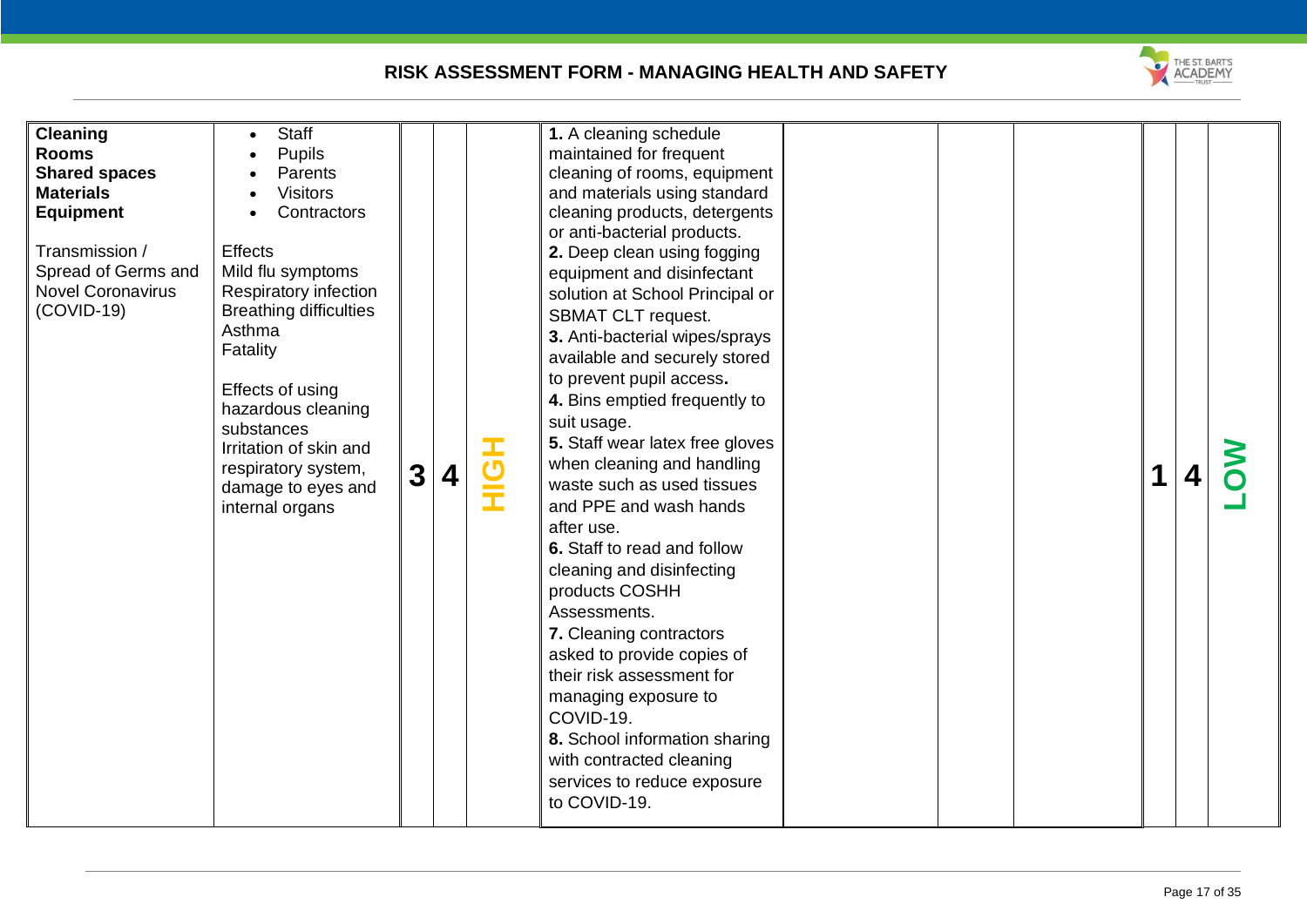

| 1. Staff recommended to<br>No further action<br><b>Face coverings</b><br><b>Staff</b><br><b>Pupils</b><br>follow national guidance and<br>required.<br>Transmission /<br>wear a face covering or face<br>Parents<br>Spread of Germs and<br><b>Visitors</b><br>visor (when exempt from<br><b>Novel Coronavirus</b><br>Contractors<br>wearing face coverings)<br>$(COVID-19)$<br>when away from the school<br>and in enclosed or crowded<br><b>Effects</b><br>spaces with people they do<br>Mild flu symptoms<br><b>Respiratory infection</b><br>not normally meet.<br><b>Breathing difficulties</b><br>2. Staff recommended when<br>Asthma<br>rates of transmission are high<br>Fatality<br>to wear a face covering or<br>face visor (when exempt from<br>wearing face coverings) in<br>enclosed or crowded school<br>spaces with people they do<br>not normally meet.<br>3. Contractors, visitors,<br>U<br>3<br>$\boldsymbol{4}$<br>parents required to wear face<br>coverings or face visors<br>(when exempt from wearing<br>face coverings) whilst inside<br>the school building in<br>crowded or enclosed spaces<br>during contact with staff and<br>pupils.<br>4. Supply of individually<br>wrapped face coverings<br>available at reception for<br>parents, visitors and staff to<br>wear.<br>5. Users of face coverings<br>recommended follow safe<br>use guidance:<br>a. wash hands with soap and<br>water for 20 seconds or use |  |
|-----------------------------------------------------------------------------------------------------------------------------------------------------------------------------------------------------------------------------------------------------------------------------------------------------------------------------------------------------------------------------------------------------------------------------------------------------------------------------------------------------------------------------------------------------------------------------------------------------------------------------------------------------------------------------------------------------------------------------------------------------------------------------------------------------------------------------------------------------------------------------------------------------------------------------------------------------------------------------------------------------------------------------------------------------------------------------------------------------------------------------------------------------------------------------------------------------------------------------------------------------------------------------------------------------------------------------------------------------------------------------------------------------------------------------------------|--|
|-----------------------------------------------------------------------------------------------------------------------------------------------------------------------------------------------------------------------------------------------------------------------------------------------------------------------------------------------------------------------------------------------------------------------------------------------------------------------------------------------------------------------------------------------------------------------------------------------------------------------------------------------------------------------------------------------------------------------------------------------------------------------------------------------------------------------------------------------------------------------------------------------------------------------------------------------------------------------------------------------------------------------------------------------------------------------------------------------------------------------------------------------------------------------------------------------------------------------------------------------------------------------------------------------------------------------------------------------------------------------------------------------------------------------------------------|--|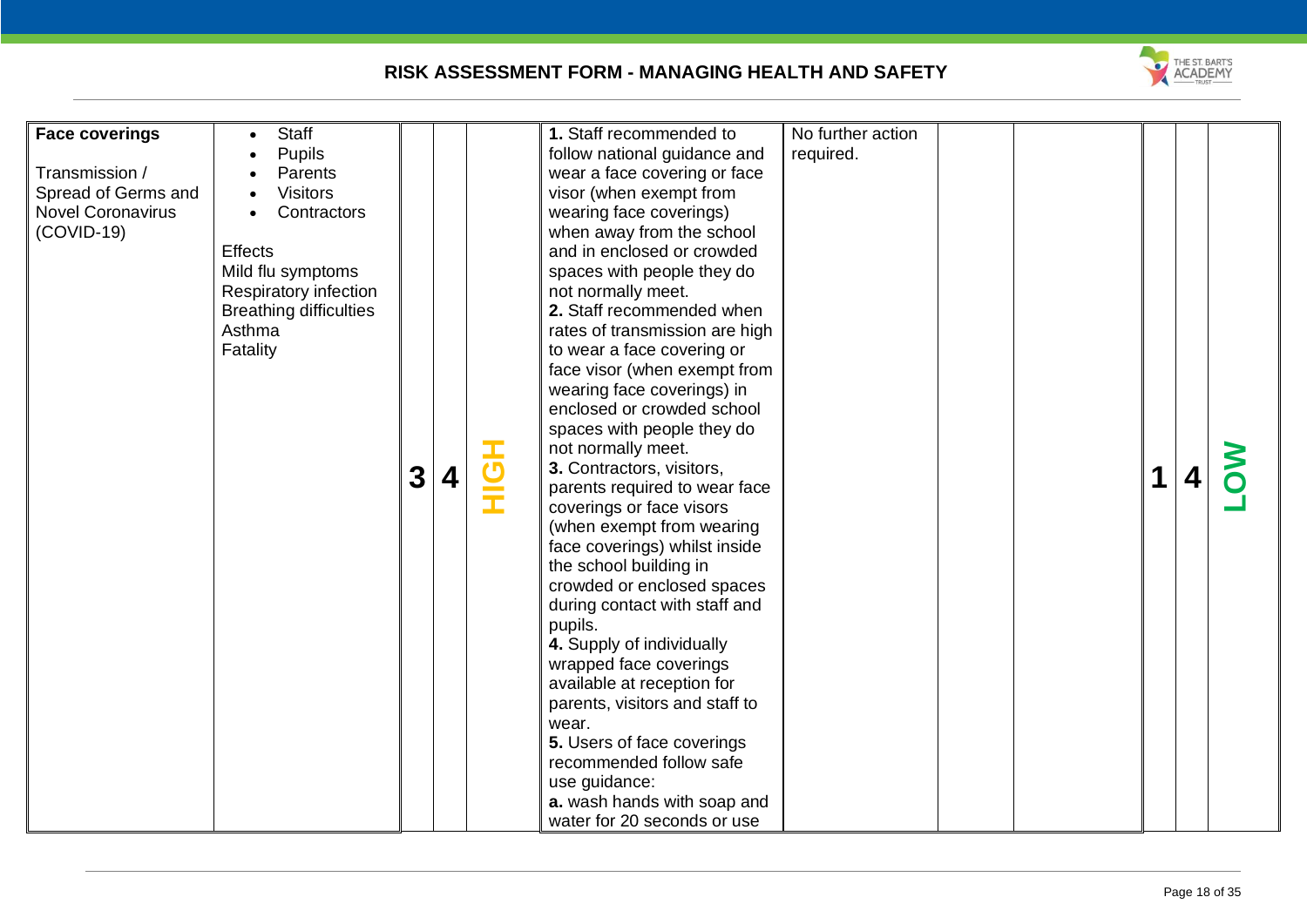

| Catering     | Staff<br>$\bullet$<br>Pupils                                                |   |   |     | nose, c. change face<br>covering when damp or if<br>touched on the part in contact<br>with the mouth and nose <b>d.</b><br>avoid taking off and putting<br>on face coverings a lot in<br>quick succession e. only<br>handle the covering straps,<br>ties or clips f. do not give<br>used coverings to someone<br>else to use g. single-use<br>coverings to be disposed of<br>carefully in a household<br>waste bin and not recycled h.<br>store reusable face coverings<br>in a plastic bag until re-use or<br>washing. i. if reusable, wash<br>in line with manufacturer's<br>instructions at the highest<br>temperature appropriate for<br>the fabric<br>1. School Principal liaises<br>with catering providers to | No further action<br>required. |  |  |  |
|--------------|-----------------------------------------------------------------------------|---|---|-----|----------------------------------------------------------------------------------------------------------------------------------------------------------------------------------------------------------------------------------------------------------------------------------------------------------------------------------------------------------------------------------------------------------------------------------------------------------------------------------------------------------------------------------------------------------------------------------------------------------------------------------------------------------------------------------------------------------------------|--------------------------------|--|--|--|
| Missed meals | <b>Effects</b><br>Hunger<br>Depression<br>Poor nutrition<br>Chronic illness | 4 | 4 | HOH | ensure the kitchen can<br>remain fully open and food is<br>prepared and delivered in line<br>with any relevant sections of<br>the government's 'Working<br>safely during coronavirus                                                                                                                                                                                                                                                                                                                                                                                                                                                                                                                                 |                                |  |  |  |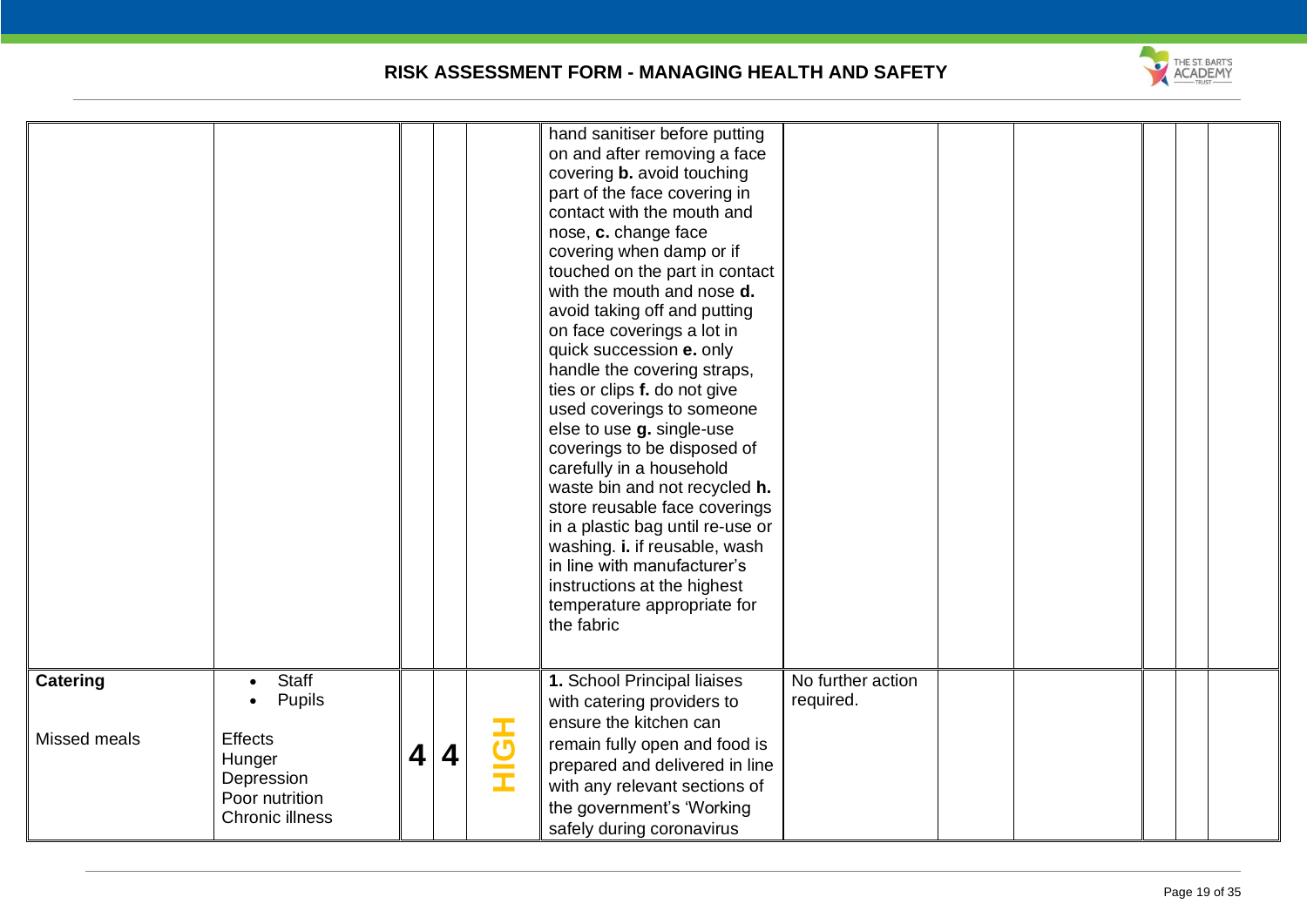

| exposure to COVID-19.<br>4. School information sharing<br>with contracted catering<br>services to reduce exposure<br>to COVID-19.<br>5. Plates and cutlery<br>thoroughly washed at 70°C<br>between each use.<br>6. Tables regularly cleaned /<br>disinfected by staff.<br>7. Staff wash hands for at<br>least 20 seconds with soap<br>and water before serving | Transmission /<br>Poor performance<br>Spread of Germs and<br>Delayed physical and<br><b>Novel Coronavirus</b><br>mental development<br>$(COVID-19)$<br><b>Effects</b><br>Mild flu symptoms<br>Respiratory infection<br><b>Breathing difficulties</b><br>Asthma<br>Fatality | (COVID-19)' guidance.<br>2. FSM or food parcels are<br>provided for eligible pupils<br>who are not attending school<br>during term time where they:<br>- Are self-isolating.<br>- Have symptoms or a<br>positive test result.<br>- Are not attending as a result<br>of local restrictions advised<br>by the government.<br>3. Catering contractors asked<br>to provide copies of their risk<br>assessment for managing |  |  |  |
|----------------------------------------------------------------------------------------------------------------------------------------------------------------------------------------------------------------------------------------------------------------------------------------------------------------------------------------------------------------|----------------------------------------------------------------------------------------------------------------------------------------------------------------------------------------------------------------------------------------------------------------------------|------------------------------------------------------------------------------------------------------------------------------------------------------------------------------------------------------------------------------------------------------------------------------------------------------------------------------------------------------------------------------------------------------------------------|--|--|--|
| cleaning down.                                                                                                                                                                                                                                                                                                                                                 |                                                                                                                                                                                                                                                                            | food and before/after                                                                                                                                                                                                                                                                                                                                                                                                  |  |  |  |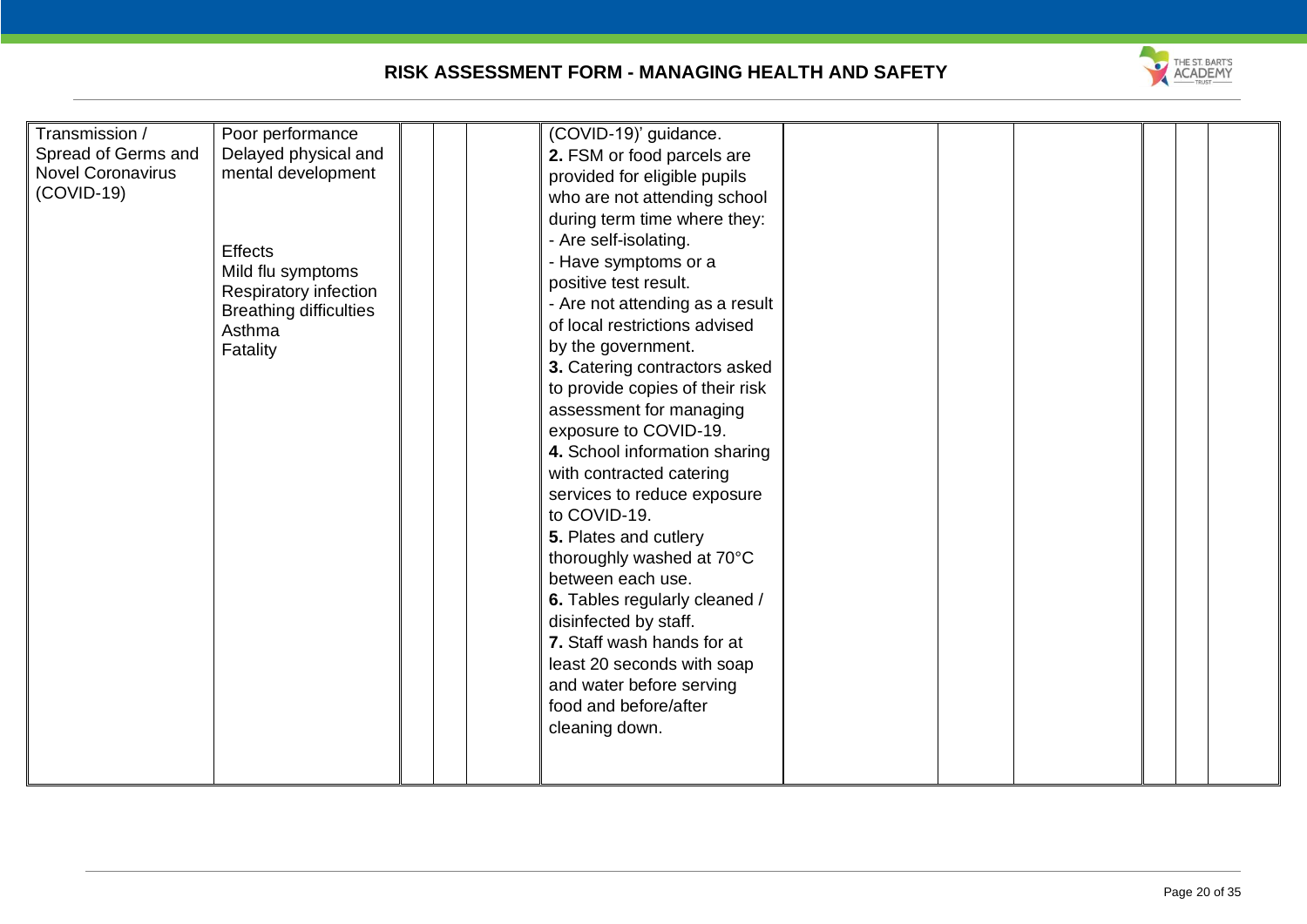

| <b>Remote learning</b>                                                                                  | Pupils<br>$\bullet$<br><b>Effects</b><br>Loss of learning<br>Loss of social<br>development                                                                                                                    | 4                       | 3 | エ<br>コーニ | 1. Remote learning is<br>provided for pupils who are<br>following clinical or<br>government guidance to stay<br>at home, e.g. where they are<br>self-isolating. All such pupils<br>not physically unwell are<br>given access to remote<br>education as soon as<br>reasonably practicable.<br>2. School provision of remote<br>education equipment and<br>learning resources in<br>accordance with Department<br>of Education guidance.                                                                                                 | No further action<br>required. | 1 |   |  |
|---------------------------------------------------------------------------------------------------------|---------------------------------------------------------------------------------------------------------------------------------------------------------------------------------------------------------------|-------------------------|---|----------|----------------------------------------------------------------------------------------------------------------------------------------------------------------------------------------------------------------------------------------------------------------------------------------------------------------------------------------------------------------------------------------------------------------------------------------------------------------------------------------------------------------------------------------|--------------------------------|---|---|--|
| <b>Ventilation</b><br>Transmission /<br>Spread of Germs and<br><b>Novel Coronavirus</b><br>$(COVID-19)$ | <b>Staff</b><br>$\bullet$<br>Pupils<br>Parents<br><b>Visitors</b><br>Contractors<br>$\bullet$<br>Effects<br>Mild flu symptoms<br>Respiratory infection<br><b>Breathing difficulties</b><br>Asthma<br>Fatality | $\overline{\mathbf{3}}$ | 4 | HOH      | 1. Use outside space<br>wherever appropriate.<br>2. Particular consideration is<br>given to ventilation and the<br>size of the room when<br>hosting events where visitors<br>such as parents are on site,<br>e.g. school productions.<br>3. Annual inspections are<br>carried out of ventilation<br>systems in accordance with<br>manufacturer's<br>recommendations to confirm<br>fully operational.<br>4. All ventilation systems<br>remain energised in normal<br>operating mode.<br>5. Where mechanical<br>ventilation is used, re- | No further action<br>required. | 1 | 4 |  |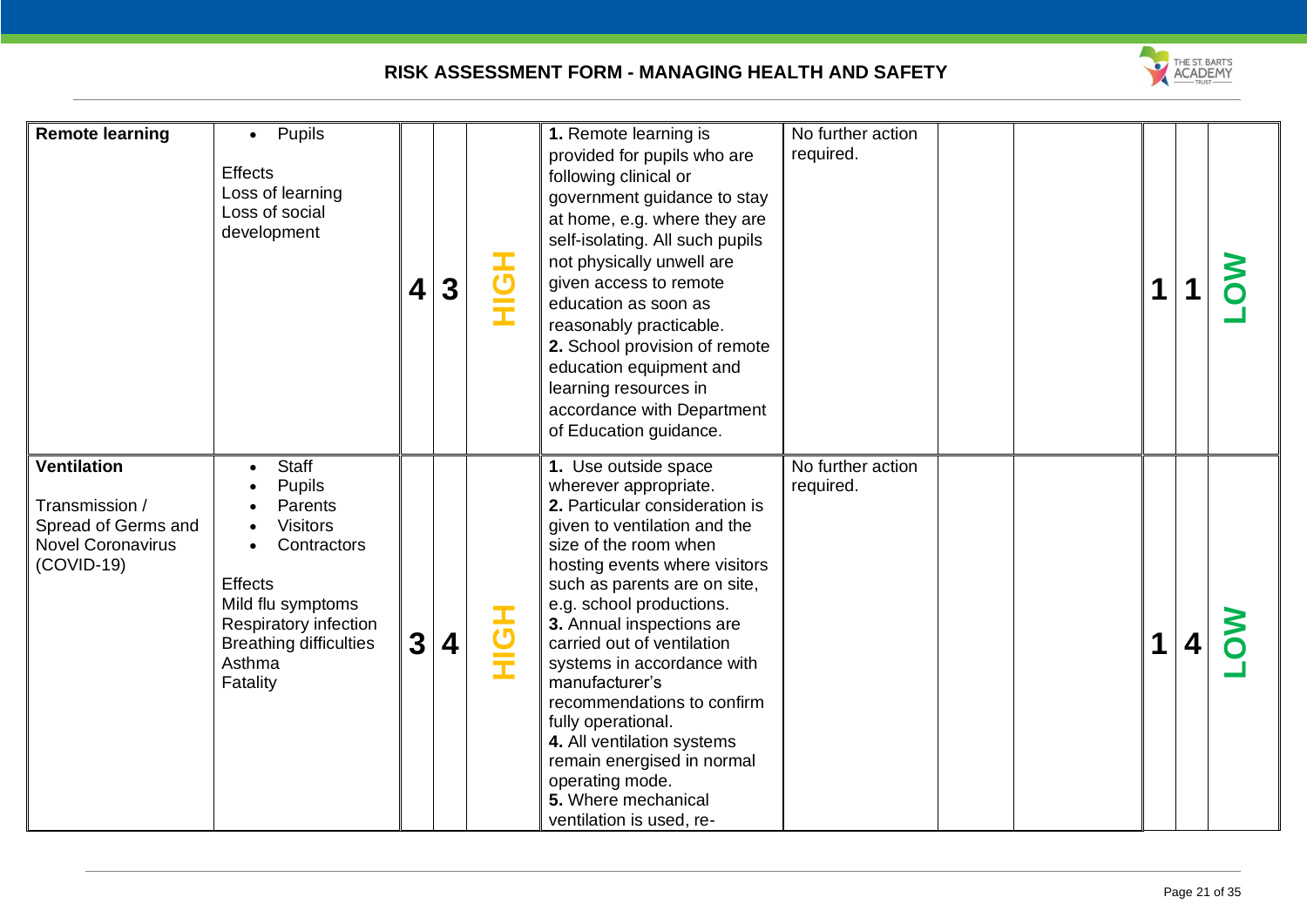

|  | circulatory systems are        |  |  |  |
|--|--------------------------------|--|--|--|
|  | adjusted to full fresh air     |  |  |  |
|  | where possible.                |  |  |  |
|  | 6. Where possible, the         |  |  |  |
|  | windows of occupied rooms      |  |  |  |
|  | are open. In cold weather,     |  |  |  |
|  | where this causes issues with  |  |  |  |
|  | thermal comfort, the following |  |  |  |
|  |                                |  |  |  |
|  | mitigations are put in place   |  |  |  |
|  | where possible:                |  |  |  |
|  | - Classrooms are rearranged    |  |  |  |
|  | to minimise the discomfort     |  |  |  |
|  | caused by draughts from        |  |  |  |
|  | open windows, e.g. by          |  |  |  |
|  | moving desks and chairs        |  |  |  |
|  | - High level windows are       |  |  |  |
|  | opened in preference to low    |  |  |  |
|  | level windows, to reduce       |  |  |  |
|  | draughts                       |  |  |  |
|  | - Ventilation is increased     |  |  |  |
|  | while the space is             |  |  |  |
|  |                                |  |  |  |
|  | unoccupied, e.g. during break  |  |  |  |
|  | and lunchtimes                 |  |  |  |
|  | - Additional indoor clothing   |  |  |  |
|  | worn by pupils and staff in    |  |  |  |
|  | cooler temperatures            |  |  |  |
|  | - Heating used as necessary    |  |  |  |
|  | to ensure comfort levels are   |  |  |  |
|  | maintained in occupied         |  |  |  |
|  | spaces                         |  |  |  |
|  | 7. CO2 monitors provided by    |  |  |  |
|  | the DfE help to assess how     |  |  |  |
|  | well-ventilated spaces in the  |  |  |  |
|  | school are, and find a good    |  |  |  |
|  | balance of ventilation and     |  |  |  |
|  |                                |  |  |  |
|  | thermal comfort.               |  |  |  |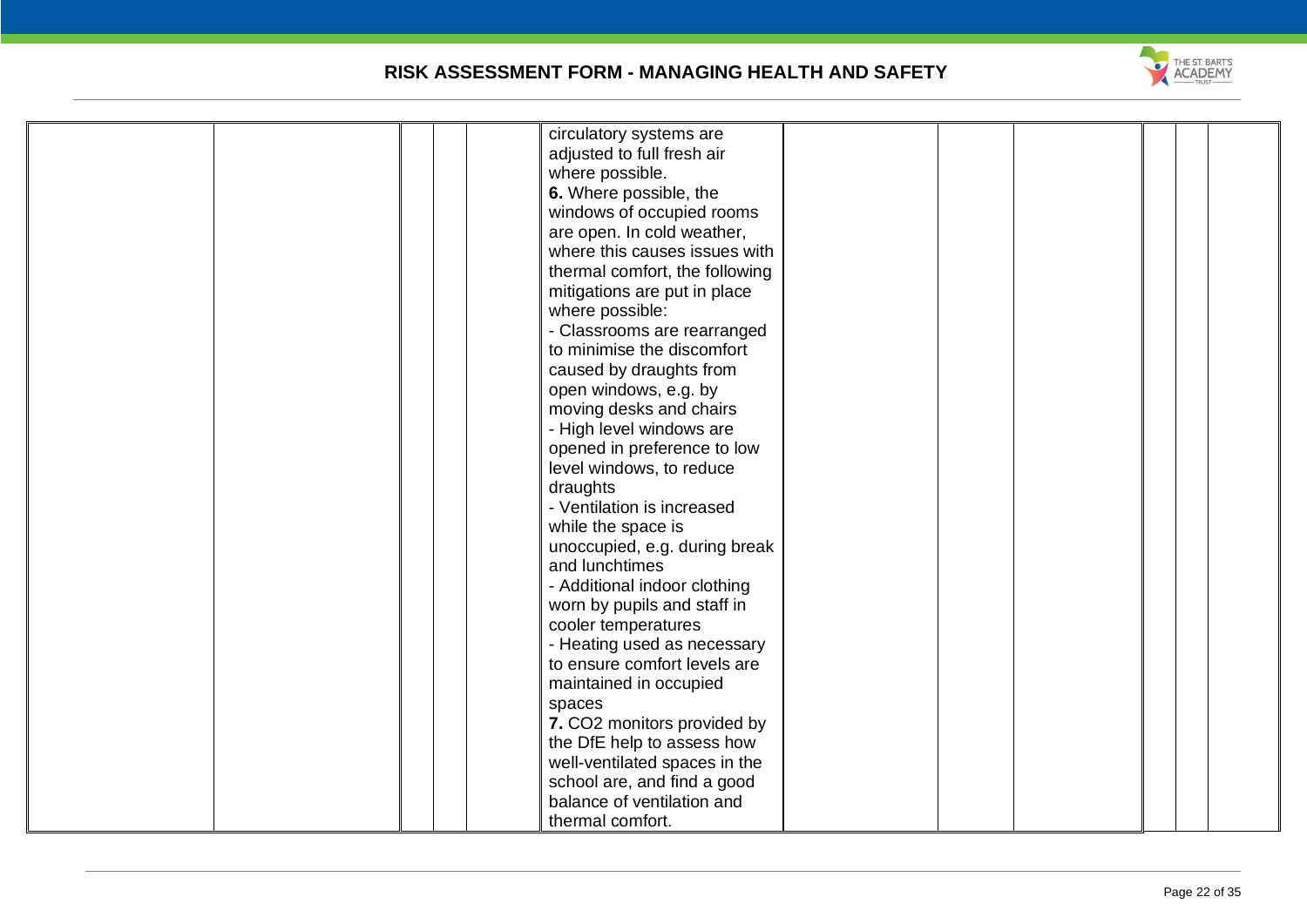

| placed:<br>seated.<br>windows. | 8. To avoid inaccurate<br>readings, CO2 monitors are<br>- At head height when<br>- Away from ventilation<br>outlets, such as grilles or<br>- At least 0.5 metres away<br>from occupants of the space<br>being monitored.<br>9. The school maintains<br>where possible a consistent<br>CO2 monitor reading value of<br>800ppm or under.<br>10. Where the CO2 monitor<br>reading exceeds 800ppm,<br>ventilation is increased in the<br>necessary spaces.<br>11. School Principal<br>considers the use of air<br>cleaning units where<br>consistently high CO2<br>readings of 1,500 particles<br>per million (ppm) or higher for<br>at least one week while the<br>room is occupied and where<br>increasing ventilation such as<br>opening of windows and<br>doors is not possible. |
|--------------------------------|----------------------------------------------------------------------------------------------------------------------------------------------------------------------------------------------------------------------------------------------------------------------------------------------------------------------------------------------------------------------------------------------------------------------------------------------------------------------------------------------------------------------------------------------------------------------------------------------------------------------------------------------------------------------------------------------------------------------------------------------------------------------------------|
|--------------------------------|----------------------------------------------------------------------------------------------------------------------------------------------------------------------------------------------------------------------------------------------------------------------------------------------------------------------------------------------------------------------------------------------------------------------------------------------------------------------------------------------------------------------------------------------------------------------------------------------------------------------------------------------------------------------------------------------------------------------------------------------------------------------------------|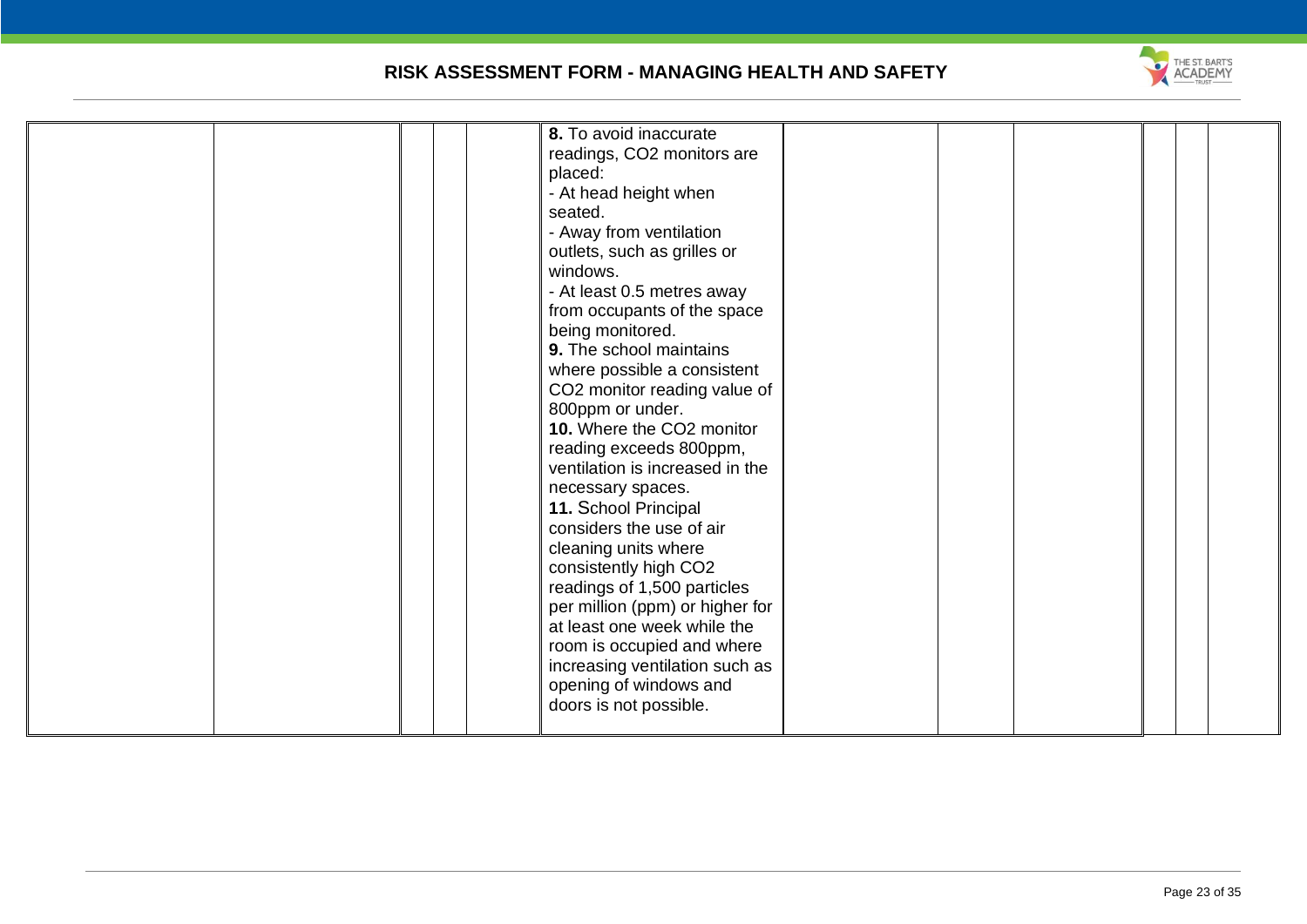

| <b>Communication</b><br>Transmission /<br>Spread of Germs and<br><b>Novel Coronavirus</b><br>$(COVID-19)$ | Staff<br><b>Pupils</b><br>Parents<br><b>Visitors</b><br>Contractors<br><b>Effects</b><br>Mild flu symptoms<br>Respiratory infection<br><b>Breathing difficulties</b><br>Asthma<br>Fatality | $\overline{\mathbf{3}}$ | 4 | <b>HộH</b> | 1. School Principal puts into<br>place any actions or<br>precautions advised by the<br>DfE's helpline or local HPT if<br>necessary.<br>2. School Principal liaises<br>with the LA where necessary<br>and any local guidance to<br>staff and the Trust Central<br>Team where required.<br>3. The school's website is<br>kept up-to-date with any<br>important information<br>regarding the running of the<br>school during the coronavirus<br>pandemic, e.g. local<br>arrangements.<br>4. Staff and parents are<br>informed of the requirement<br>for parents to make meeting<br>appointments.<br>5. School Principal liaises<br>with the Trust SLT about<br>possible arrangements for<br>running the school during the<br>coronavirus pandemic, where<br>necessary.<br>6. The SLT is actively present<br>around the school monitor<br>COVID-19 safe practice and<br>to provide additional support,<br>advice and reassurance.<br>7. School information sharing<br>with contracted catering and<br>cleaning services to reduce<br>exposure to COVID-19. | No further action<br>required. |  |  | 1 |  |  |
|-----------------------------------------------------------------------------------------------------------|--------------------------------------------------------------------------------------------------------------------------------------------------------------------------------------------|-------------------------|---|------------|--------------------------------------------------------------------------------------------------------------------------------------------------------------------------------------------------------------------------------------------------------------------------------------------------------------------------------------------------------------------------------------------------------------------------------------------------------------------------------------------------------------------------------------------------------------------------------------------------------------------------------------------------------------------------------------------------------------------------------------------------------------------------------------------------------------------------------------------------------------------------------------------------------------------------------------------------------------------------------------------------------------------------------------------------------|--------------------------------|--|--|---|--|--|
|-----------------------------------------------------------------------------------------------------------|--------------------------------------------------------------------------------------------------------------------------------------------------------------------------------------------|-------------------------|---|------------|--------------------------------------------------------------------------------------------------------------------------------------------------------------------------------------------------------------------------------------------------------------------------------------------------------------------------------------------------------------------------------------------------------------------------------------------------------------------------------------------------------------------------------------------------------------------------------------------------------------------------------------------------------------------------------------------------------------------------------------------------------------------------------------------------------------------------------------------------------------------------------------------------------------------------------------------------------------------------------------------------------------------------------------------------------|--------------------------------|--|--|---|--|--|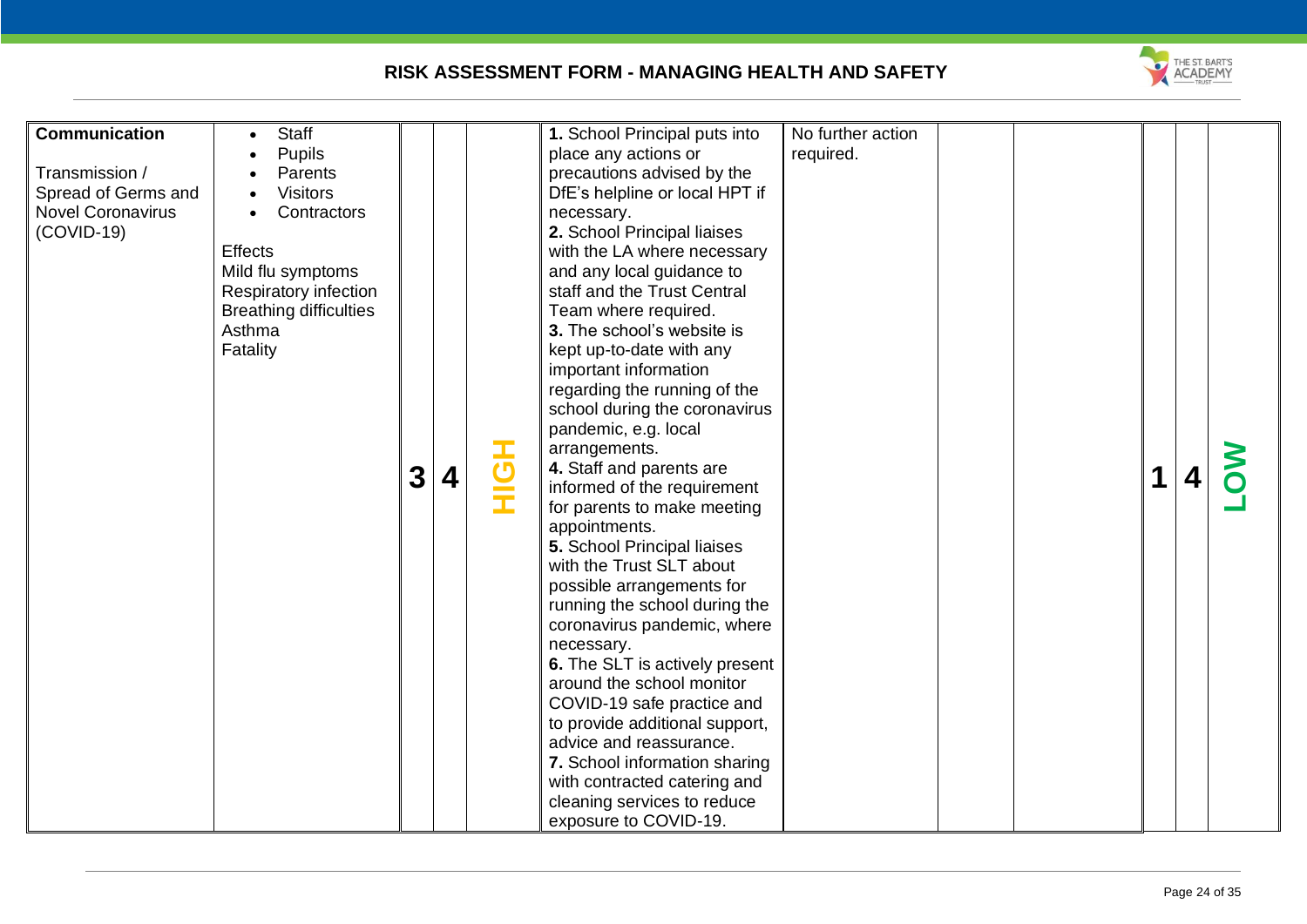

|                                                                                                                                                 |                                                                                                                                                            |   |   | 8. GOV.UK template letter<br>provided on the advice of the<br>health protection team is sent<br>to parents and staff if<br>needed.                                                                                                                                                                                                                                                                                                                                                                                                                                                                                                                                                                                                                                                                                                                                                        |                                |  |                  |  |
|-------------------------------------------------------------------------------------------------------------------------------------------------|------------------------------------------------------------------------------------------------------------------------------------------------------------|---|---|-------------------------------------------------------------------------------------------------------------------------------------------------------------------------------------------------------------------------------------------------------------------------------------------------------------------------------------------------------------------------------------------------------------------------------------------------------------------------------------------------------------------------------------------------------------------------------------------------------------------------------------------------------------------------------------------------------------------------------------------------------------------------------------------------------------------------------------------------------------------------------------------|--------------------------------|--|------------------|--|
| <b>Providing personal</b><br>or intimate care to<br>pupils<br>Transmission /<br>Spread of Germs and<br><b>Novel Coronavirus</b><br>$(COVID-19)$ | <b>Staff</b><br>Pupils<br>$\bullet$<br>Effects<br>Mild flu symptoms<br><b>Respiratory infection</b><br><b>Breathing difficulties</b><br>Asthma<br>Fatality | 4 | 4 | 1. Formally identified clinically<br>extremely vulnerable or<br>clinically vulnerable staff<br>advised not to provide close<br>contact personal or intimate<br>care<br>2. PPE provided for staff use<br>includes disposable latex free<br>gloves, disposable apron,<br>fluid resistant surgical face<br>mask, face visor or safety<br>goggles.<br>3. Staff providing personal or<br>intimate care instructed on<br>the safe "donning and<br>doffing" of PPE.<br>4. Review of Care Plans for<br>pupils who spit uncontrollably<br>or use saliva as a sensory<br>stimulant to assess PPE<br>requirements based on<br>individual circumstances.<br>5. Hand washing or sanitising<br>by staff and pupils receiving<br>support before and after care<br>is provided.<br>6. When working with a child<br>and close contact (less than<br>2-metres) cannot be avoided<br>staff wear face visors. | No further action<br>required. |  | $\boldsymbol{2}$ |  |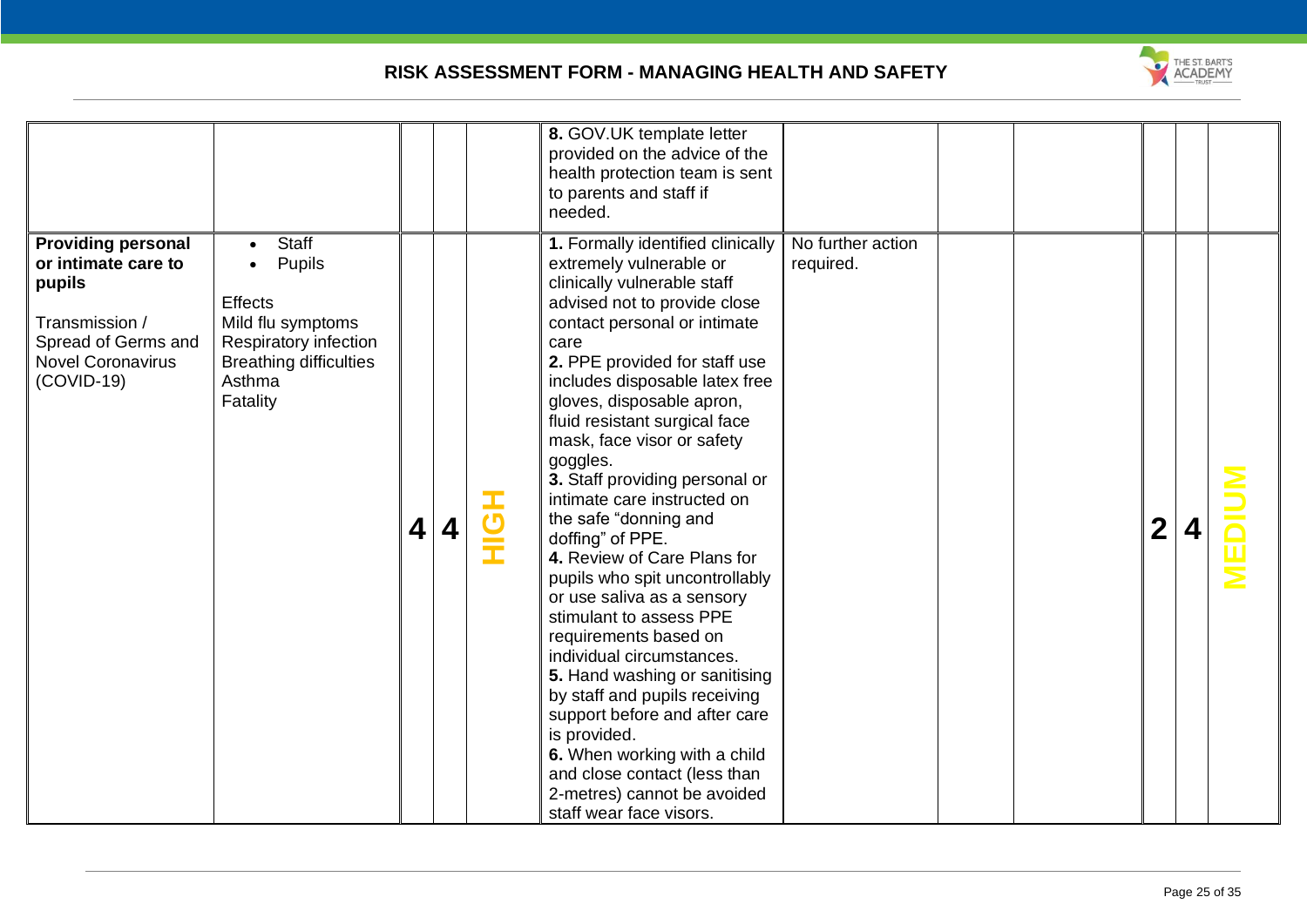

| <b>Providing first aid</b>                                                        | <b>Staff</b>                                                                                                                    |   |   | 1. Formally identified clinically                                                                                                                                                                                                                                                                                                                                                                                                                                                                                                                                                                                                                                                                                                                           | No further action |  |                  |  |  |
|-----------------------------------------------------------------------------------|---------------------------------------------------------------------------------------------------------------------------------|---|---|-------------------------------------------------------------------------------------------------------------------------------------------------------------------------------------------------------------------------------------------------------------------------------------------------------------------------------------------------------------------------------------------------------------------------------------------------------------------------------------------------------------------------------------------------------------------------------------------------------------------------------------------------------------------------------------------------------------------------------------------------------------|-------------------|--|------------------|--|--|
| Transmission /<br>Spread of Germs and<br><b>Novel Coronavirus</b><br>$(COVID-19)$ | Casualty<br><b>Effects</b><br>Mild flu symptoms<br>Respiratory infection<br><b>Breathing difficulties</b><br>Asthma<br>Fatality | 4 | 4 | extremely vulnerable or<br>clinically vulnerable staff<br>advised not to provide first<br>aid.<br>2. First aiders wash/sanitise<br>hands before and after<br>treating a casualty.<br>3. Disposable gloves,<br>disposable apron, fluid<br>resistant surgical mask worn<br>when administering first aid<br>to a symptomatic individual.<br>4. Safety goggles or face<br>visor worn where there is a<br>risk of respiratory droplets<br>splashing into eyes due to<br>repeated coughing or<br>vomiting.<br>5. First aiders instructed on<br>the safe "donning and<br>doffing" of PPE.<br>6. When performing CPR<br>phone an ambulance and use<br>compression only CPR until<br>the ambulance arrives.<br>7. If a decision is made to<br>perform mouth-to-mouth | required.         |  | $\boldsymbol{2}$ |  |  |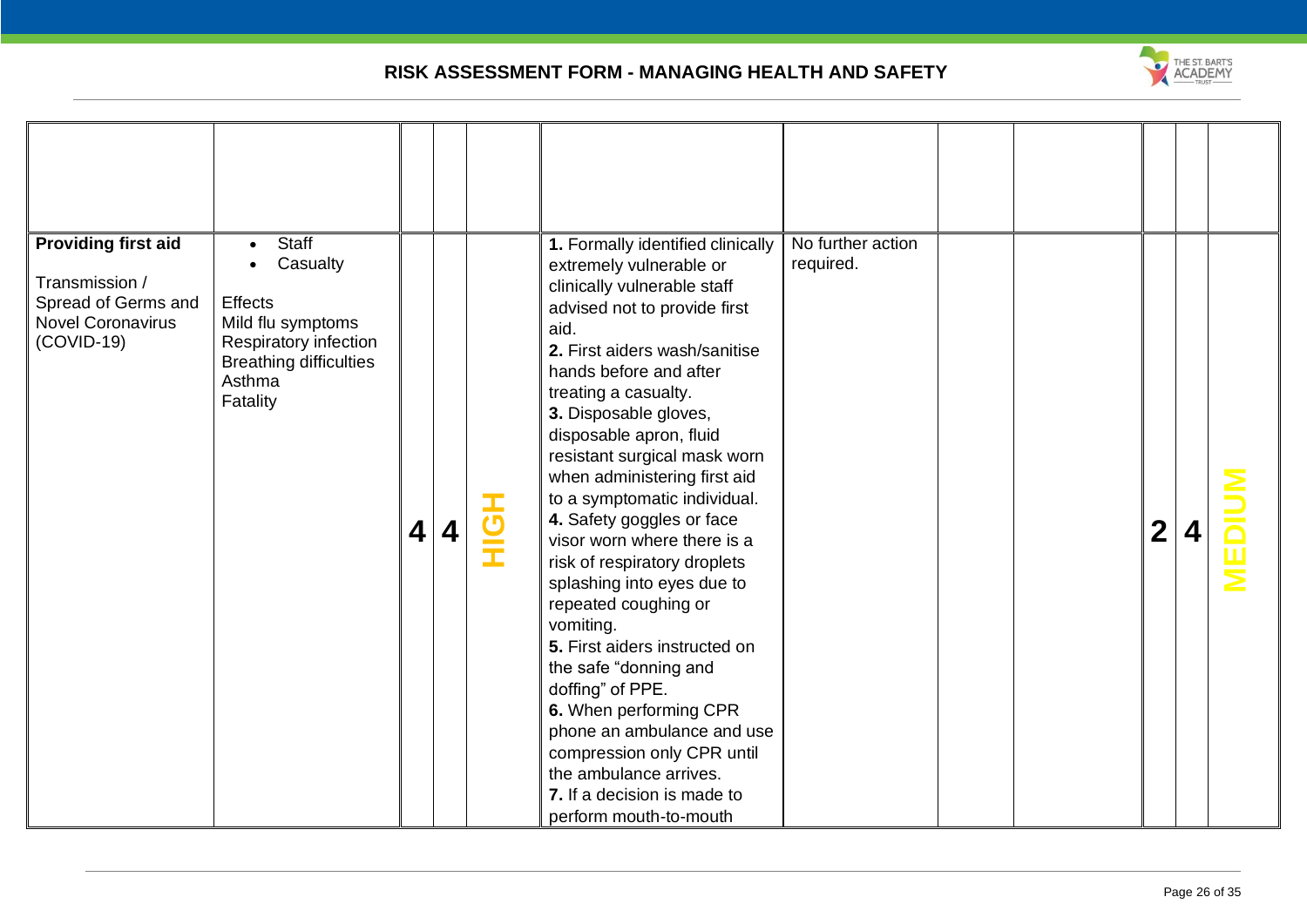

|                                                                                                                                                                                          |                                                                                                                                                                |                         |                         |                        | ventilation, use a<br>resuscitation face shield<br>where available.<br>8. In an emergency 999 to be<br>called and the emergency<br>services advised if the injured<br>person is showing COVID-19<br>symptoms.<br>9. Assessment of First Aid<br>requirements reviewed.<br>10. If the casualty is capable,<br>tell them to do things for you. |                                |  |                  |  |
|------------------------------------------------------------------------------------------------------------------------------------------------------------------------------------------|----------------------------------------------------------------------------------------------------------------------------------------------------------------|-------------------------|-------------------------|------------------------|---------------------------------------------------------------------------------------------------------------------------------------------------------------------------------------------------------------------------------------------------------------------------------------------------------------------------------------------|--------------------------------|--|------------------|--|
| <b>Staff administration</b><br>of medicines or<br>supervision of<br>pupils who self-<br>administer.<br>Transmission /<br>Spread of Germs and<br><b>Novel Coronavirus</b><br>$(COVID-19)$ | <b>Staff</b><br>Pupils<br><b>Effects</b><br>Mild flu symptoms<br>Respiratory infection<br><b>Breathing difficulties</b><br>Asthma<br>Fatality                  | $\overline{\mathbf{4}}$ | $\overline{\mathbf{4}}$ | $\frac{1}{\mathbf{C}}$ | 1. Staff to wash/sanitise<br>hands before and after<br>administering medication to<br>each pupil.                                                                                                                                                                                                                                           | No further action<br>required. |  | $\boldsymbol{2}$ |  |
| <b>Transport of pupils</b><br>and staff using<br>school minibus and<br>coach travel.<br>Transmission /<br>Spread of Germs and<br><b>Novel Coronavirus</b><br>$(COVID-19)$                | <b>Staff</b><br><b>Pupils</b><br>Vehicle<br>drivers<br><b>Effects</b><br>Mild flu symptoms<br>Respiratory infection<br><b>Breathing difficulties</b><br>Asthma | 3                       | 4                       | <u>の子</u>              | 1. Transport arrangements<br>discussed with providers,<br>SBMAT and parents.<br>2. Checks carried out as far<br>as possible to ensure<br>transport providers:<br>a. inform drivers to follow<br>national stay at home<br>guidance and arrange a PCR<br>test when displaying COVID-                                                          | No further action<br>required. |  | 1                |  |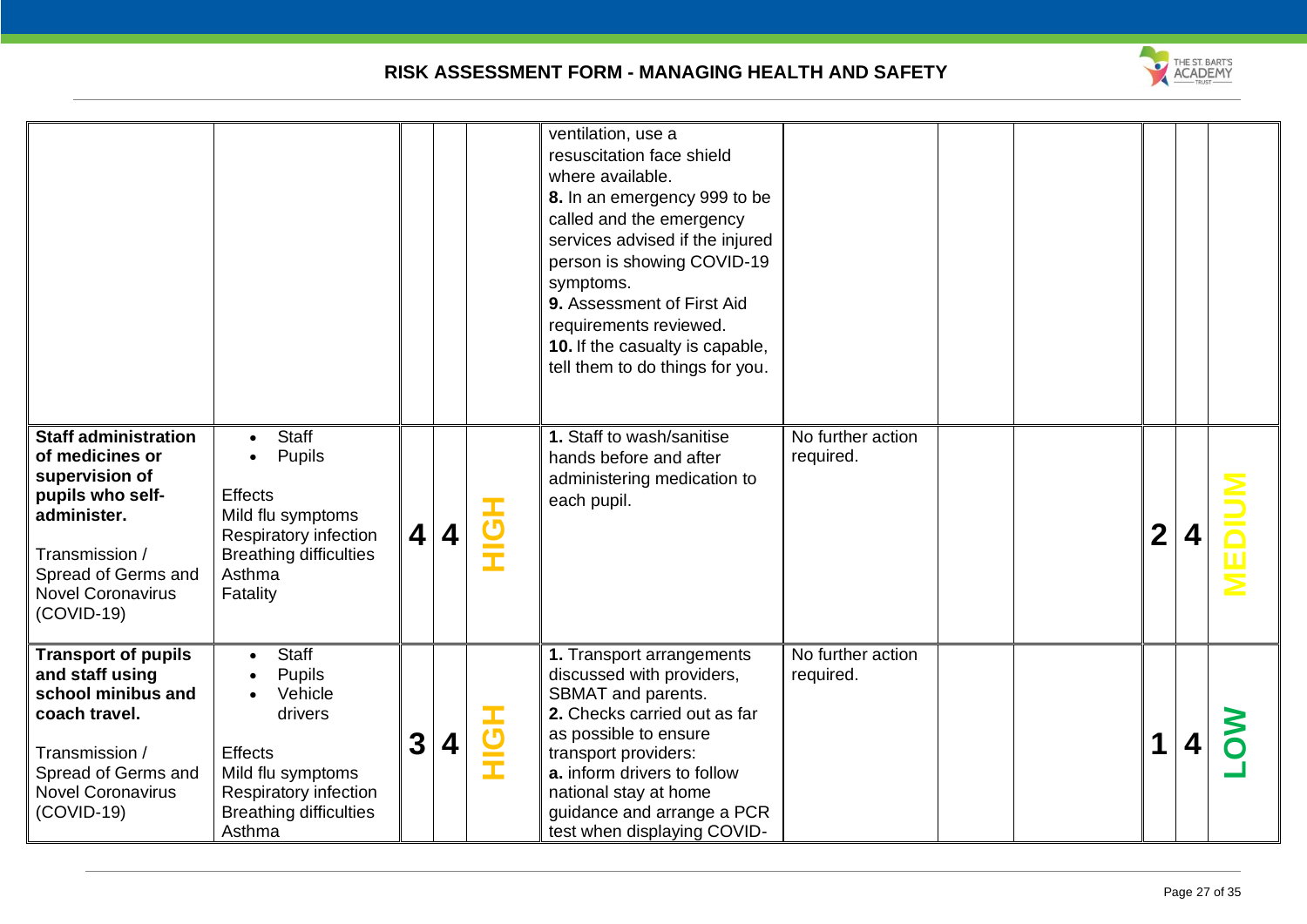

| Fatality | 19 symptoms or have tested      |
|----------|---------------------------------|
|          | positive in the last 10 days    |
|          | and have not achieved 2         |
|          | following negative LFD test     |
|          | results,                        |
|          | <b>b.</b> carry out cleaning of |
|          | vehicle interiors before hire   |
|          | c. inform drivers of good       |
|          | hand hygiene rules to follow,   |
|          | d. inform drivers of good       |
|          | ventilation rules to follow by  |
|          | opening windows or using air    |
|          | conditioning.                   |
|          | 3. Thorough clean of the        |
|          | school minibus interior before  |
|          | and after use and clean of      |
|          | frequently touch surfaces       |
|          | during use.                     |
|          | 4. Pupils and staff who feel    |
|          | unwell or show COVID-19         |
|          | symptoms before setting off     |
|          | must not travel. Follow         |
|          |                                 |
|          | "Contact with individuals who   |
|          | arrive at school with or        |
|          | develop coronavirus"            |
|          | symptoms at school section.     |
|          | 5. Staff and pupils reminded    |
|          | to follow good hand hygiene     |
|          | rules and wash or sanitise      |
|          | hands before entering vehicle   |
|          | and again after travel.         |
|          | 6. Through ventilation of the   |
|          | school minibus using fresh air  |
|          | (from outside the vehicle)      |
|          | maximised by opening            |
|          | windows and ceiling vents.      |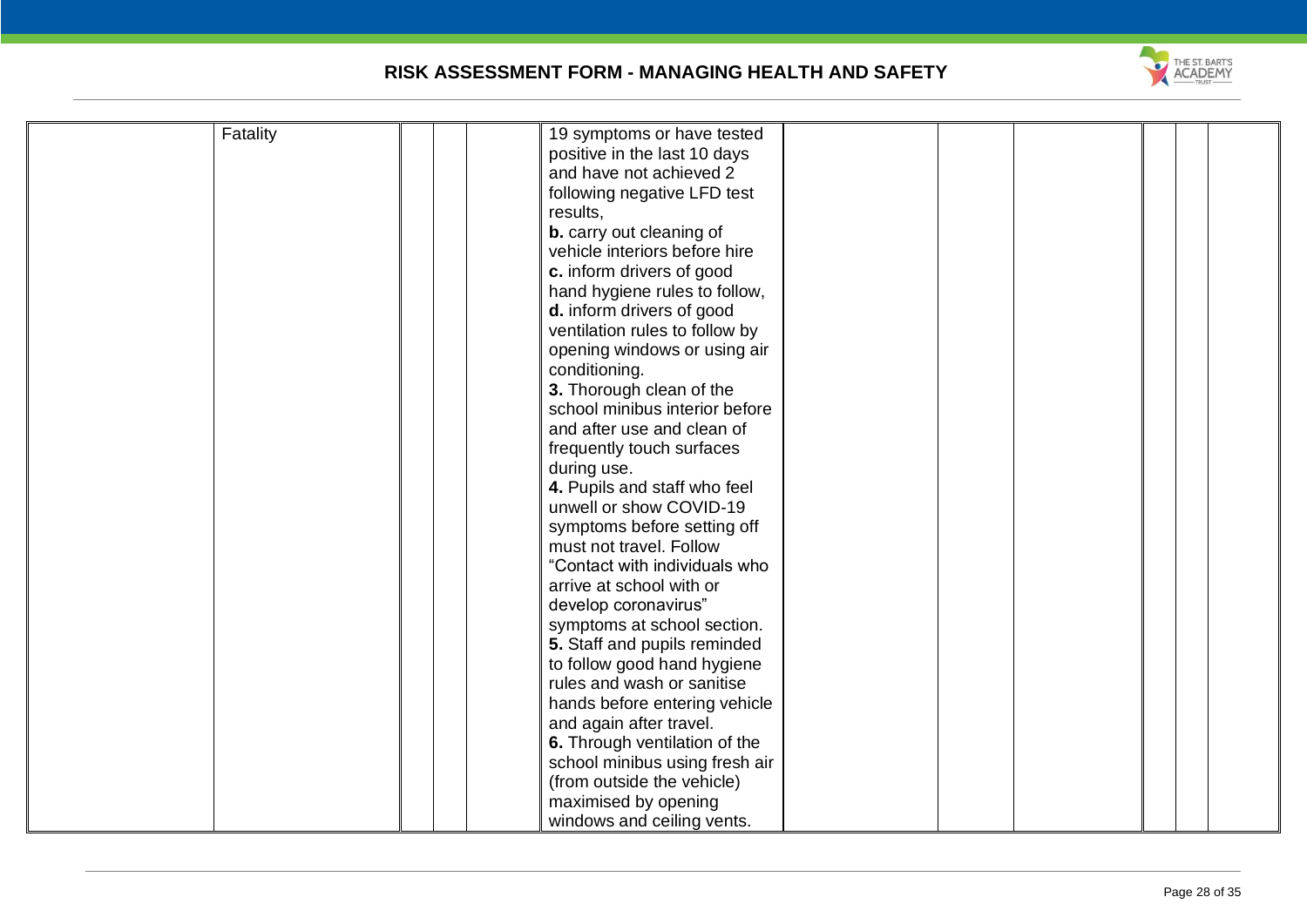

| <b>Availability of</b><br>equipment and<br><b>PPE</b><br>Transmission /<br>Spread of Germs and<br><b>Novel Coronavirus</b><br>$(COVID-19)$ | Staff<br><b>Pupils</b><br><b>Effects</b><br>Mild flu symptoms<br>Respiratory infection<br><b>Breathing difficulties</b><br>Asthma<br>Fatality | 4 | $\boldsymbol{4}$ |  | 1. Alcohol-based hand<br>sanitiser containing at least<br>60% alcohol available where<br>hand wash sinks are not<br>available such as isolation<br>rooms, first aid rooms, shared<br>spaces, entrance and exit<br>points.<br>2. Latex free gloves available<br>in classrooms and isolation<br>locations and first aid rooms.<br>3. Face masks with an FFP2<br>or FFP3 rating if available or<br>fluid resistant surgical mask<br>in isolation rooms.<br>4. Fluid resistant surgical<br>mask available in first aid<br>rooms and classrooms.<br>5. Face visors or safety<br>goggles available in isolation<br>locations and first aid rooms.<br>6. Disposable aprons<br>available in isolation locations<br>and first aid rooms.<br>7. Replenishment of stocks of<br>hand sanitising gel, liquid<br>soaps and PPE. | No further action<br>required. |  |  | $\mathbf 2$ |  |  |
|--------------------------------------------------------------------------------------------------------------------------------------------|-----------------------------------------------------------------------------------------------------------------------------------------------|---|------------------|--|-------------------------------------------------------------------------------------------------------------------------------------------------------------------------------------------------------------------------------------------------------------------------------------------------------------------------------------------------------------------------------------------------------------------------------------------------------------------------------------------------------------------------------------------------------------------------------------------------------------------------------------------------------------------------------------------------------------------------------------------------------------------------------------------------------------------|--------------------------------|--|--|-------------|--|--|
|--------------------------------------------------------------------------------------------------------------------------------------------|-----------------------------------------------------------------------------------------------------------------------------------------------|---|------------------|--|-------------------------------------------------------------------------------------------------------------------------------------------------------------------------------------------------------------------------------------------------------------------------------------------------------------------------------------------------------------------------------------------------------------------------------------------------------------------------------------------------------------------------------------------------------------------------------------------------------------------------------------------------------------------------------------------------------------------------------------------------------------------------------------------------------------------|--------------------------------|--|--|-------------|--|--|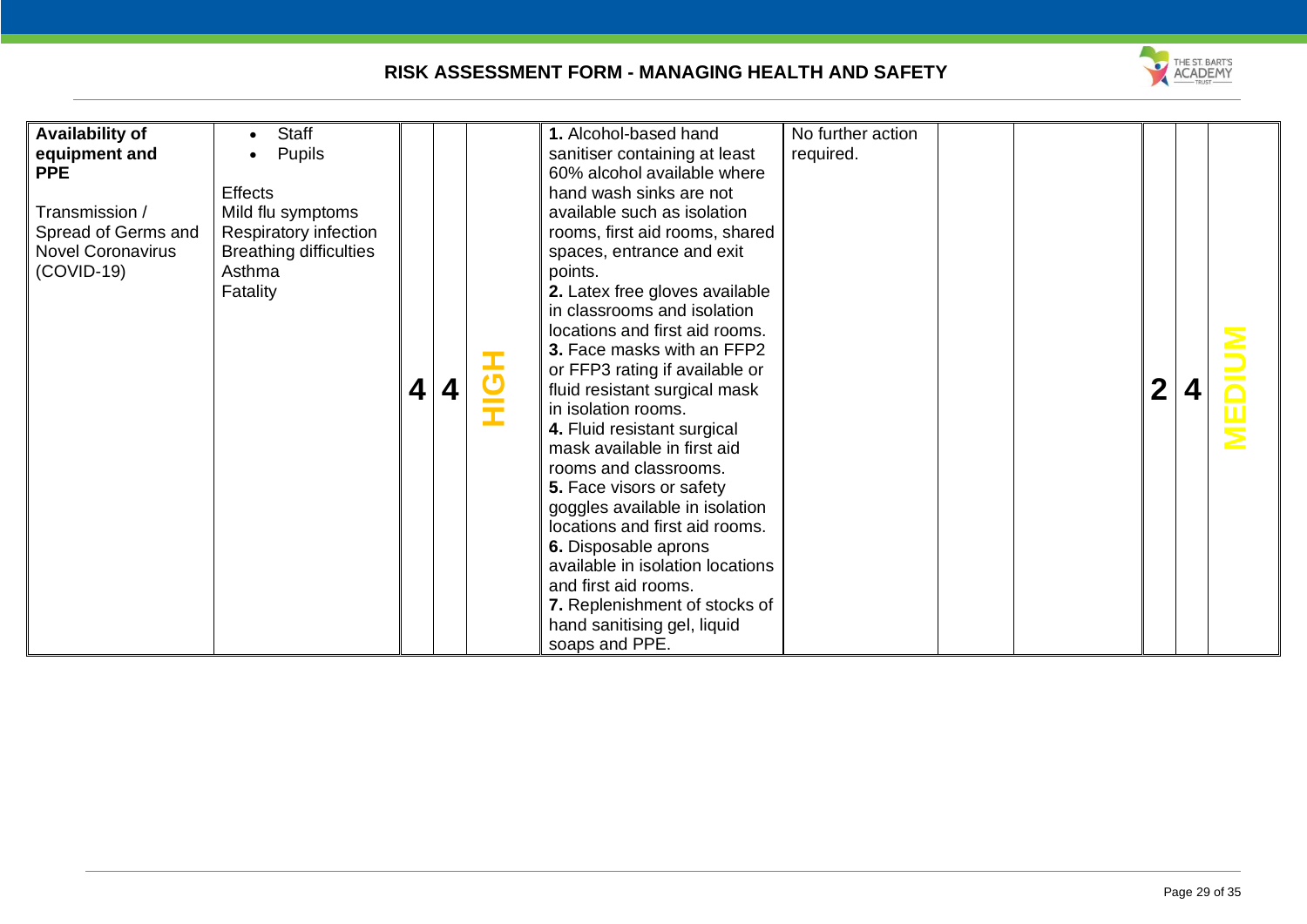

| <b>Educational visits</b><br>Transmission /<br>Spread of Germs and<br><b>Novel Coronavirus</b><br>$(COVID-19)$ | Staff<br><b>Pupils</b><br>Parents<br><b>Effects</b><br>Mild flu symptoms<br>Respiratory infection<br><b>Breathing difficulties</b><br>Asthma<br>Fatality | $\mathbf{3}$ | 4 |  | 1. Educational visits are<br>conducted in line with<br>government guidance. This<br>includes the COVID-secure<br>measures in place at the<br>destination.<br>2. A full and thorough risk<br>assessment is made in<br>relation to all educational<br>visits to ensure they can be<br>undertaken safely, and all<br>trips are conducted in line<br>with their risk assessment.<br>3. Obtain and follow wider<br>advice on visiting indoor and<br>outdoor venues. Outdoor<br><b>Education Advisory Panel</b><br>(OEAP).<br>4. Ensure that any new<br>bookings have adequate<br>financial insurance protection<br>in place. | No further action<br>required. |  |  |  |  |  |
|----------------------------------------------------------------------------------------------------------------|----------------------------------------------------------------------------------------------------------------------------------------------------------|--------------|---|--|-------------------------------------------------------------------------------------------------------------------------------------------------------------------------------------------------------------------------------------------------------------------------------------------------------------------------------------------------------------------------------------------------------------------------------------------------------------------------------------------------------------------------------------------------------------------------------------------------------------------------|--------------------------------|--|--|--|--|--|
|----------------------------------------------------------------------------------------------------------------|----------------------------------------------------------------------------------------------------------------------------------------------------------|--------------|---|--|-------------------------------------------------------------------------------------------------------------------------------------------------------------------------------------------------------------------------------------------------------------------------------------------------------------------------------------------------------------------------------------------------------------------------------------------------------------------------------------------------------------------------------------------------------------------------------------------------------------------------|--------------------------------|--|--|--|--|--|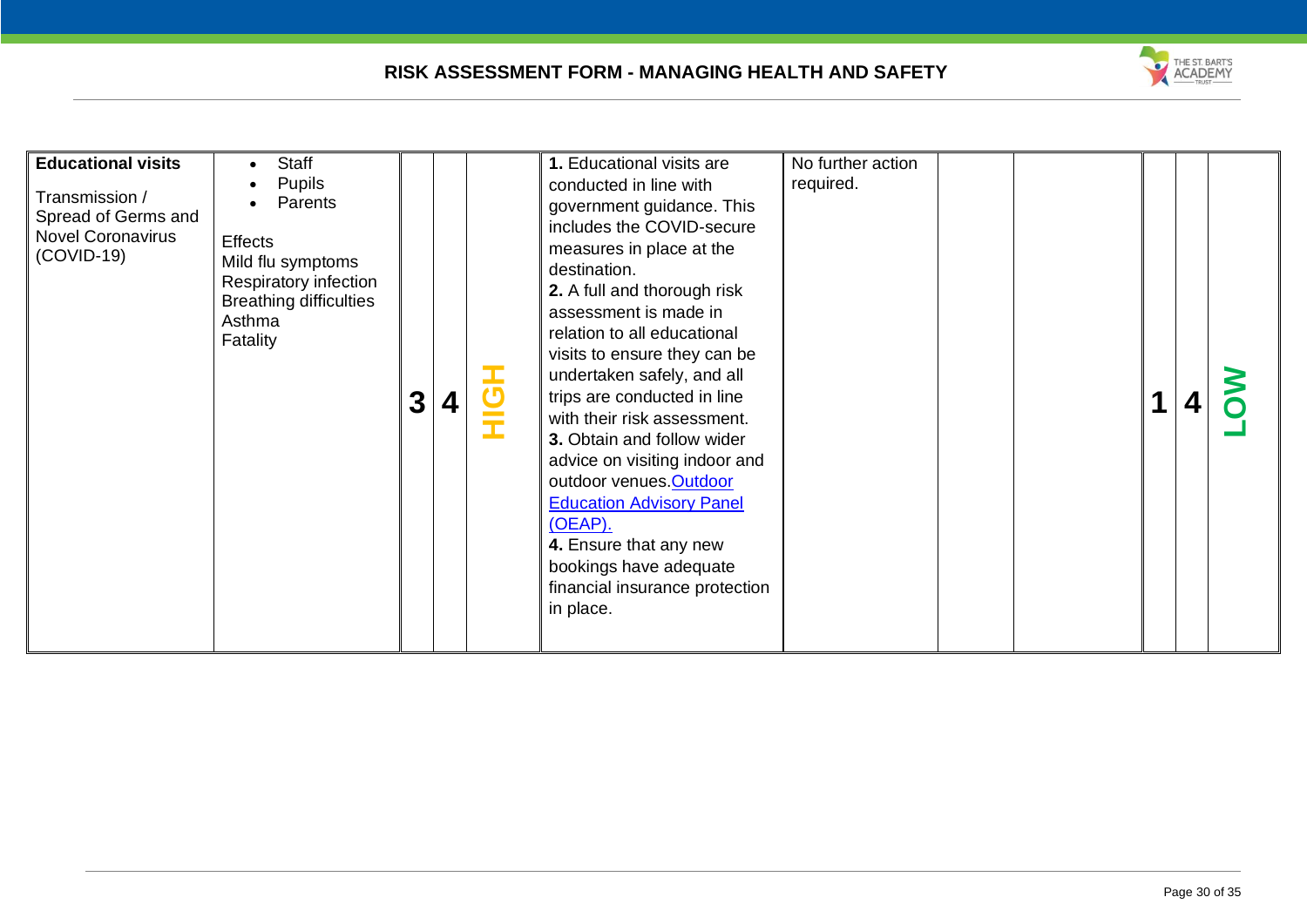

| Music, dance and<br>drama<br>Transmission /<br>Spread of Germs and<br><b>Novel Coronavirus</b><br>$(COVID-19)$ | <b>Staff</b><br><b>Pupils</b><br><b>Visitors</b><br>Parents<br>Contractors<br><b>Effects</b><br>Mild flu symptoms<br>Respiratory infection<br><b>Breathing difficulties</b><br>Asthma<br>Fatality | 3 | 4 | <b>HộH</b> | 1. Ensuring good ventilation<br>and adequately sized rooms<br>are used<br>2. Latest advice in<br>the DCMS performing<br>arts guidance<br>3. Peripatetic teaching staff<br>across multiple groups or<br>individuals advised to follow<br>stay at home guidance when<br>they have COVID-19<br>symptoms and when tested<br>positive/during the stay at<br>home guidance period                                                                                                                                                                                                                                        | No further action<br>required. | 1 |  |
|----------------------------------------------------------------------------------------------------------------|---------------------------------------------------------------------------------------------------------------------------------------------------------------------------------------------------|---|---|------------|--------------------------------------------------------------------------------------------------------------------------------------------------------------------------------------------------------------------------------------------------------------------------------------------------------------------------------------------------------------------------------------------------------------------------------------------------------------------------------------------------------------------------------------------------------------------------------------------------------------------|--------------------------------|---|--|
| <b>Physical activity</b><br>Transmission /<br>Spread of Germs and<br><b>Novel Coronavirus</b><br>$(COVID-19)$  | Staff<br>Pupils<br><b>Visitors</b><br>Parents<br>Contractors<br><b>Effects</b><br>Mild flu symptoms<br>Respiratory infection<br><b>Breathing difficulties</b><br>Asthma<br>Fatality               | 3 | 4 | <b>エの</b>  | 1. Sports equipment<br>thoroughly cleaned regularly<br>2. Hand washing/sanitising<br>before and after activity.<br>3. Additional through<br>ventilation provided in indoor<br>spaces by opening of<br>windows and doors and using<br>fresh air ventilation systems<br>when available.<br>4. Cross-school competitions<br>to be risk assessed prior to<br>the event with consideration<br>given to the prevalence of<br>COVID-19 in the schools<br>participating.<br>5. Guidance on coronavirus<br>(COVID-19) measures for<br>grassroots sport participants,<br>providers and facility<br>operators to be followed. | No further action<br>required. |   |  |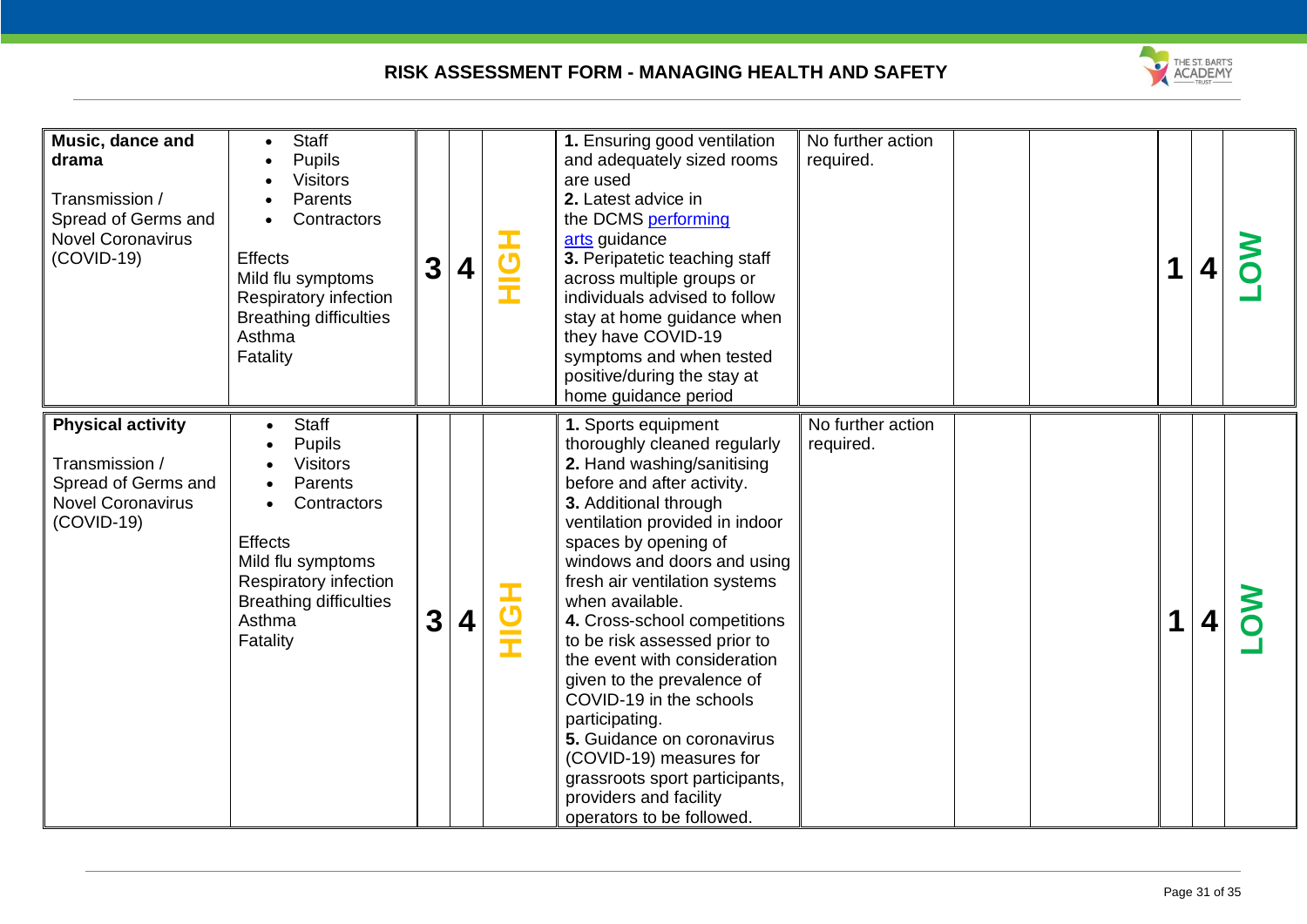| <b>Stress</b> | <b>Staff</b><br>$\bullet$                                                                                                                                                                                                                                                                                                                                                  |   |   |                              | <b>1. SBMAT Stress Policy</b>                                                                                                                                                                                                                                                                                                                                                                                                                                                                                                                                                                                                                                                                                                                                                                                                                     | No further action |                         |                           |  |
|---------------|----------------------------------------------------------------------------------------------------------------------------------------------------------------------------------------------------------------------------------------------------------------------------------------------------------------------------------------------------------------------------|---|---|------------------------------|---------------------------------------------------------------------------------------------------------------------------------------------------------------------------------------------------------------------------------------------------------------------------------------------------------------------------------------------------------------------------------------------------------------------------------------------------------------------------------------------------------------------------------------------------------------------------------------------------------------------------------------------------------------------------------------------------------------------------------------------------------------------------------------------------------------------------------------------------|-------------------|-------------------------|---------------------------|--|
|               | <b>Pupils</b>                                                                                                                                                                                                                                                                                                                                                              |   |   |                              | communicated to all staff.                                                                                                                                                                                                                                                                                                                                                                                                                                                                                                                                                                                                                                                                                                                                                                                                                        | required.         |                         |                           |  |
|               |                                                                                                                                                                                                                                                                                                                                                                            |   |   |                              | 2. Awareness about all types                                                                                                                                                                                                                                                                                                                                                                                                                                                                                                                                                                                                                                                                                                                                                                                                                      |                   |                         |                           |  |
|               | Symptoms                                                                                                                                                                                                                                                                                                                                                                   |   |   |                              | RISK ASSESSMENT FORWARMANAGING HEALTH AND SAFETY                                                                                                                                                                                                                                                                                                                                                                                                                                                                                                                                                                                                                                                                                                                                                                                                  |                   | $\overline{\mathbf{y}}$ | THE ST. BART'S<br>ACADEMY |  |
|               | Anxiety                                                                                                                                                                                                                                                                                                                                                                    |   |   |                              | raised through discussions,                                                                                                                                                                                                                                                                                                                                                                                                                                                                                                                                                                                                                                                                                                                                                                                                                       |                   |                         |                           |  |
|               | Excessive drinking<br>Overeating<br>Sleeping poorly<br>Shaking, chills or hot<br>flushes<br>A tingling sensation in<br>your arms or legs<br>Headaches<br>Muscle tension<br><b>Dizziness</b><br>High blood pressure<br>Indigestion<br>Constipation or<br>diarrhea<br>Shallow breathing or<br>hyperventilating<br><b>Effects</b><br>Poor emotional and<br>physical wellbeing | 4 | 4 | $\overline{\mathbf{C}}$<br>T | literature and training.<br>3. Changes to work-related<br>practices to reduce the<br>factors which may lead to<br>stress in the workplace.<br>4. Opportunities for staff and<br>employees to maintain and<br>promote their health and well-<br>being<br>5. A culture of open<br>communication throughout<br>the organisation<br>6. Good management and<br>team building practices for<br>those with management and<br>supervisory responsibilities<br>7. Supportive environment in<br>which issues and concerns<br>can be raised and dealt with<br>appropriately<br>8. Guidance for managers to<br>assist in the sensitive<br>management of staff likely to<br>encounter stressful situations<br>9. Appropriate training<br>interventions to help alleviate<br>the stress<br>10. Assist and advise staff<br>suffering from work-related<br>stress |                   | $\mathbf 2$             |                           |  |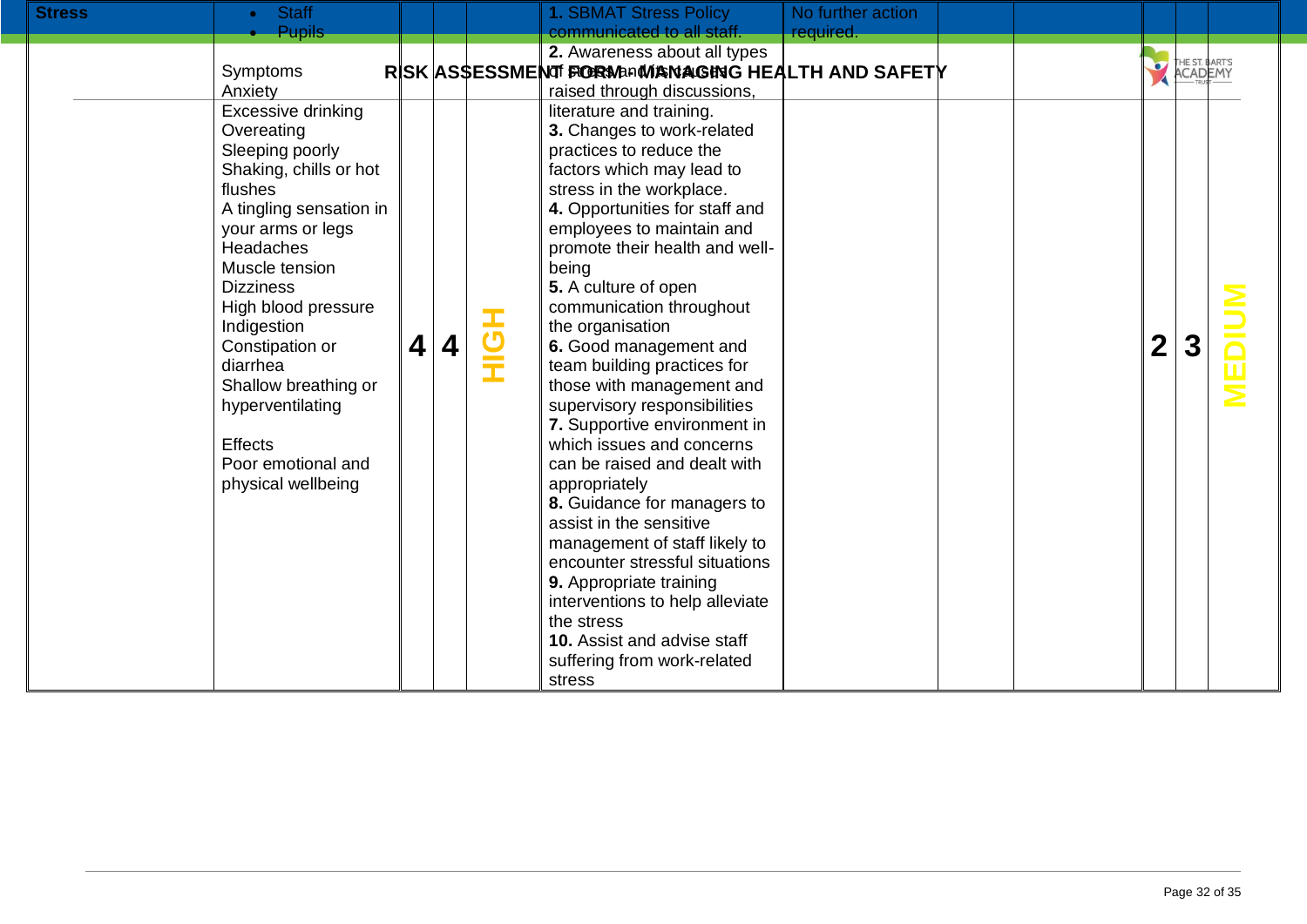

|                                                                                                                     |                                                                                                                                                                                                         |   |   |                                 | 11. Internal and external<br>sources of assistance for<br>staff with clearly identified<br>work-related stress issues<br>12. Access to a free helpline<br>for school staff and targeted<br>support for mental health and<br>wellbeing available at The<br><b>Education Support</b><br>Partnership and Wellbeing for<br><b>Education Return</b><br>programme. |                                |  |             |  |
|---------------------------------------------------------------------------------------------------------------------|---------------------------------------------------------------------------------------------------------------------------------------------------------------------------------------------------------|---|---|---------------------------------|--------------------------------------------------------------------------------------------------------------------------------------------------------------------------------------------------------------------------------------------------------------------------------------------------------------------------------------------------------------|--------------------------------|--|-------------|--|
| <b>Contingency</b><br>planning<br>Transmission /<br>Spread of Germs and<br><b>Novel Coronavirus</b><br>$(COVID-19)$ | Staff<br><b>Pupils</b><br>Parents<br><b>Visitors</b><br>Contractors<br>$\bullet$<br><b>Effects</b><br>Mild flu symptoms<br>Respiratory infection<br><b>Breathing difficulties</b><br>Asthma<br>Fatality | 4 | 4 | I<br>$\boldsymbol{\sigma}$<br>Ì | 1. The school has a<br>Coronavirus (COVID-19):<br>Contingency Plan that can be<br>implemented if restrictions<br>need to be stepped up due to<br>coronavirus, including the<br>reintroduction of face<br>coverings.                                                                                                                                          | No further action<br>required. |  | $\mathbf 2$ |  |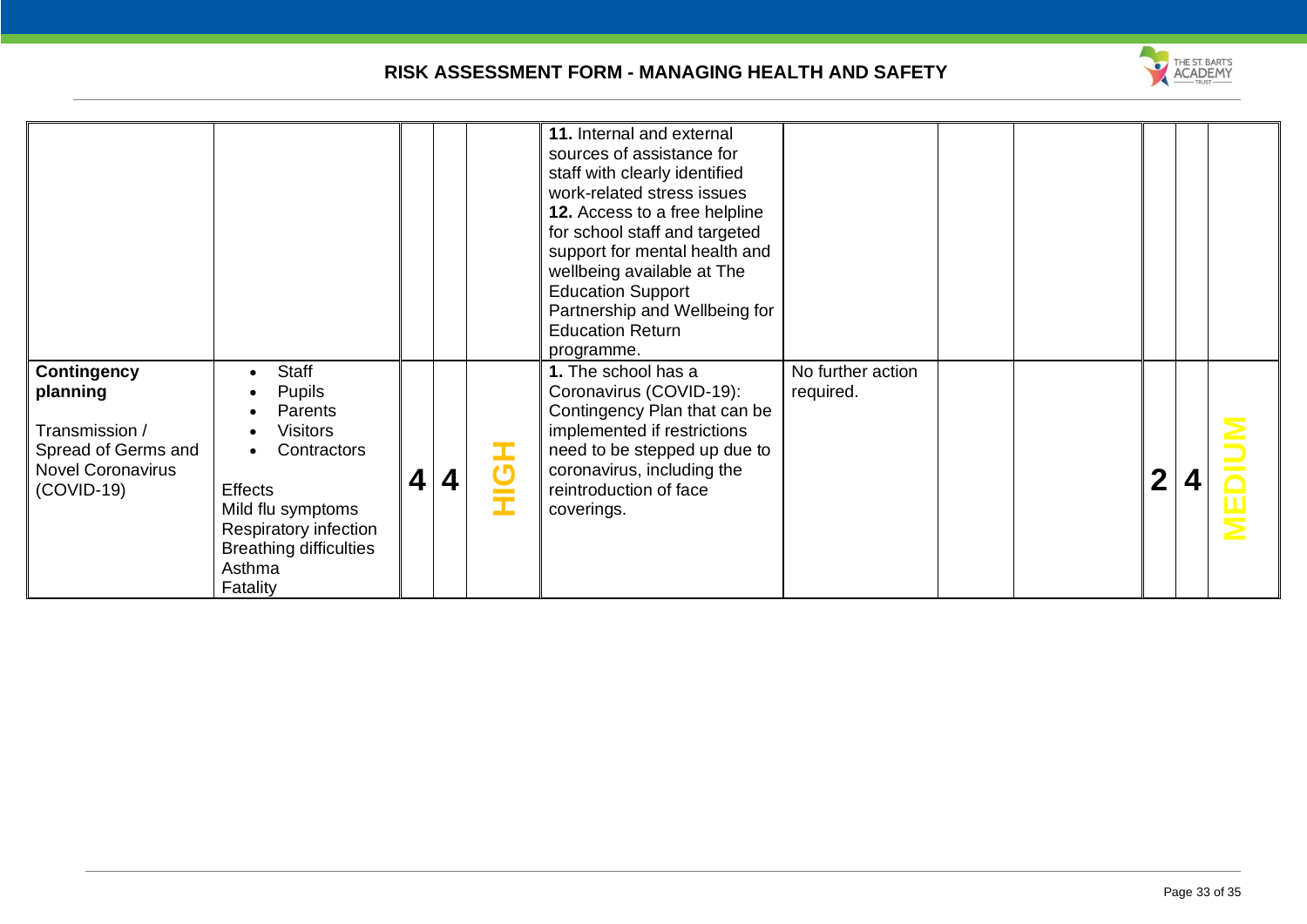

Close contact means:

A close contact is a person who has been close to someone who has tested positive for COVID-19. You can be a contact anytime from 2 days before the person who tested positive developed their symptoms, and up to 10 days after. This is when the virus can be passed to others.

A risk assessment may be undertaken to determine this, but a contact can be:

- anyone who lives in the same household as someone with coronavirus (COVID-19) symptoms or who has tested positive for coronavirus (COVID-19)
- anyone who has had any of the following types of contact with someone who has tested positive for coronavirus (COVID-19) with a PCR or LFD test:
	- face-to-face contact including being coughed on or having a face-to face conversation within 1 metre
	- been within 1 metre for 1 minute or longer without face-to-face contact
	- sexual contacts
	- been within 2 metres of someone for more than 15 minutes (either as a one-off contact, or added up together over one day)
	- travelled in the same vehicle or a plane

Examples of close mixing:

- A form group or subject class
- A friendship group mixing at break times
- Sports team
- A group in an after-school activity
- A private tutor or coach offering one-to-one tuition to a child, or to multiple children at the same time
- Staff and children taking part in the same class or activity session together
- Children who have slept in the same room or dormitory together